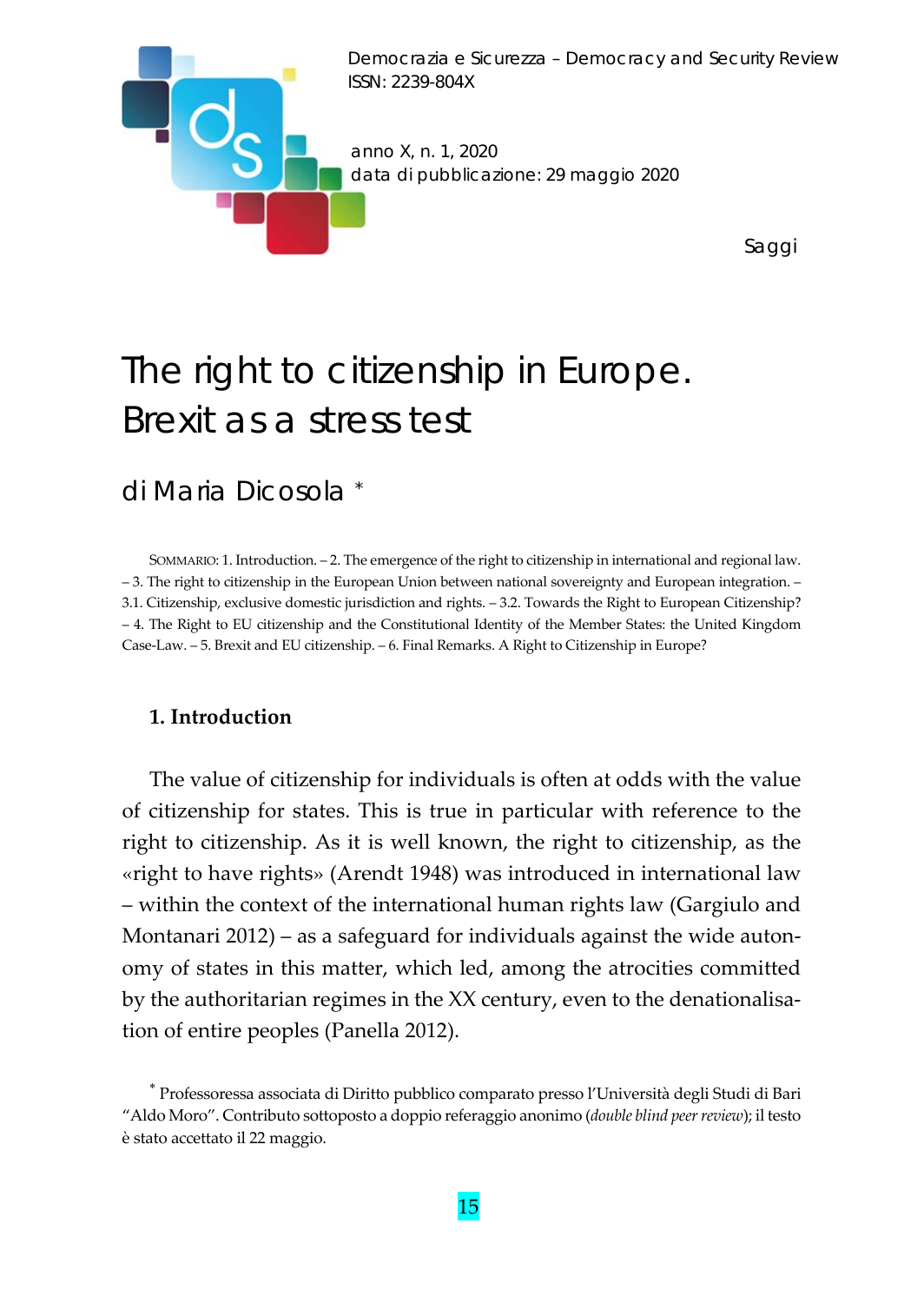

However, the right to citizenship is still far from being effective (Spiro 2011), due to the permanent need to find a balance between the rights of the individuals and the principle of national sovereignty (Weis 1979, 65‐ 70), in particular in times of stress, such as, for example, the struggle against international terrorism, the crisis of the multicultural societies, etc. In particular, the right to citizenship has shown all its fragility in the context of the European Union. In fact, the European Court of Justice, while defining European citizenship as the «fundamental status of the citizens of the member states»<sup>1</sup>, is reluctant in recognizing the right to retain national citizenship against the decision of withdrawal of national authori‐ ties. Furthermore, even though any withdrawal of national citizenship, in order to be compatible with EU law, has to respect the principle of pro‐ portionality2, no autonomous right to European citizenship has ever been recognised by the ECJ. Indeed, as pointed out by the Court, the propor‐ tionality test has to be carried out by national authorities, which, there‐ fore, remain the masters of citizenship in Europe.

All the incontinences of the right to citizenship in the EU emerged in the context of Brexit (Mindus 2017), which can be definitely considered as a stress test on this issue. On the basis of these premises, this paper focuses on the right to citizenship in Europe, with the aim of demonstrating that its fragility is strictly connected to the ambiguity of EU citizenship itself and the uncertain institutional nature of the European Union.

- <sup>1</sup> ECJ, *Rudy Grzelczyk v. Centre public dʹaide sociale dʹOttignies‐Louvain‐la‐Neuve*, Case C‐ 184/99, 20 September 2001.
	- <sup>2</sup> ECJ, *Janko Rottman v. Freistaat Bayern*, 2 march 2010, C‐135/08.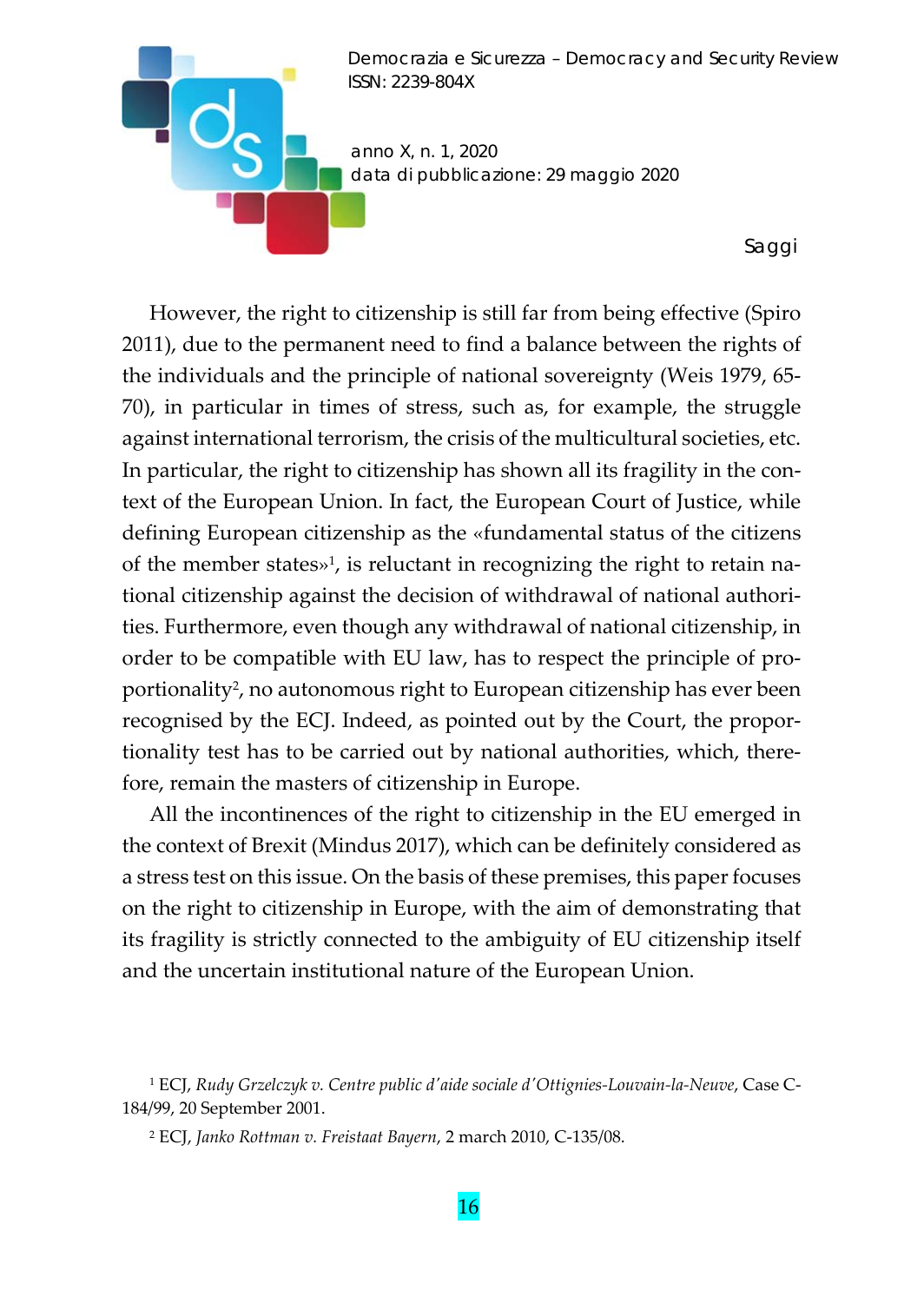

# **2. The emergence of the right to citizenship in international and re‐ gional law**

Citizenship today is considered more as a fundamental right rather than a sovereign prerogative immune to international interference. However, the right to nationality at international level is far from being effective (van Waas 2008), due to its minimal content and its general formulation.

In particular, art. 15 UDHR – while providing for the positive right to have and to change nationality, as well as for the prohibition of arbitrary revocation of nationality – is too general and not directly applicable, since it does not refer to the will of states, neither to national legislation on na‐ tionality (Lauterpacht 1950).

Even the measures provided by the 1954 United Nations Convention relating to the Status of Stateless Persons – adopted with the aim to give further effect to art. 15 UDHR – are weak, both with reference to the range of individuals who might benefit from them as well as in terms of con‐ tents.

At a first glance, the Convention on the reduction of statelessness – adopted in 1961 with the aim to complement the 1954 Convention<sup>3</sup>  $$ seems to offer stronger protection to the right to nationality. Indeed, on one side, it provides for the duty of the states to grant nationality to the individuals born on their territory who would otherwise be stateless and, on the other, prohibits the states from nationality revocation, should this

<sup>&</sup>lt;sup>3</sup> As it is declared in the Introductory Note to the Text of the 1961 Convention on the Reduction of Statelessness*.*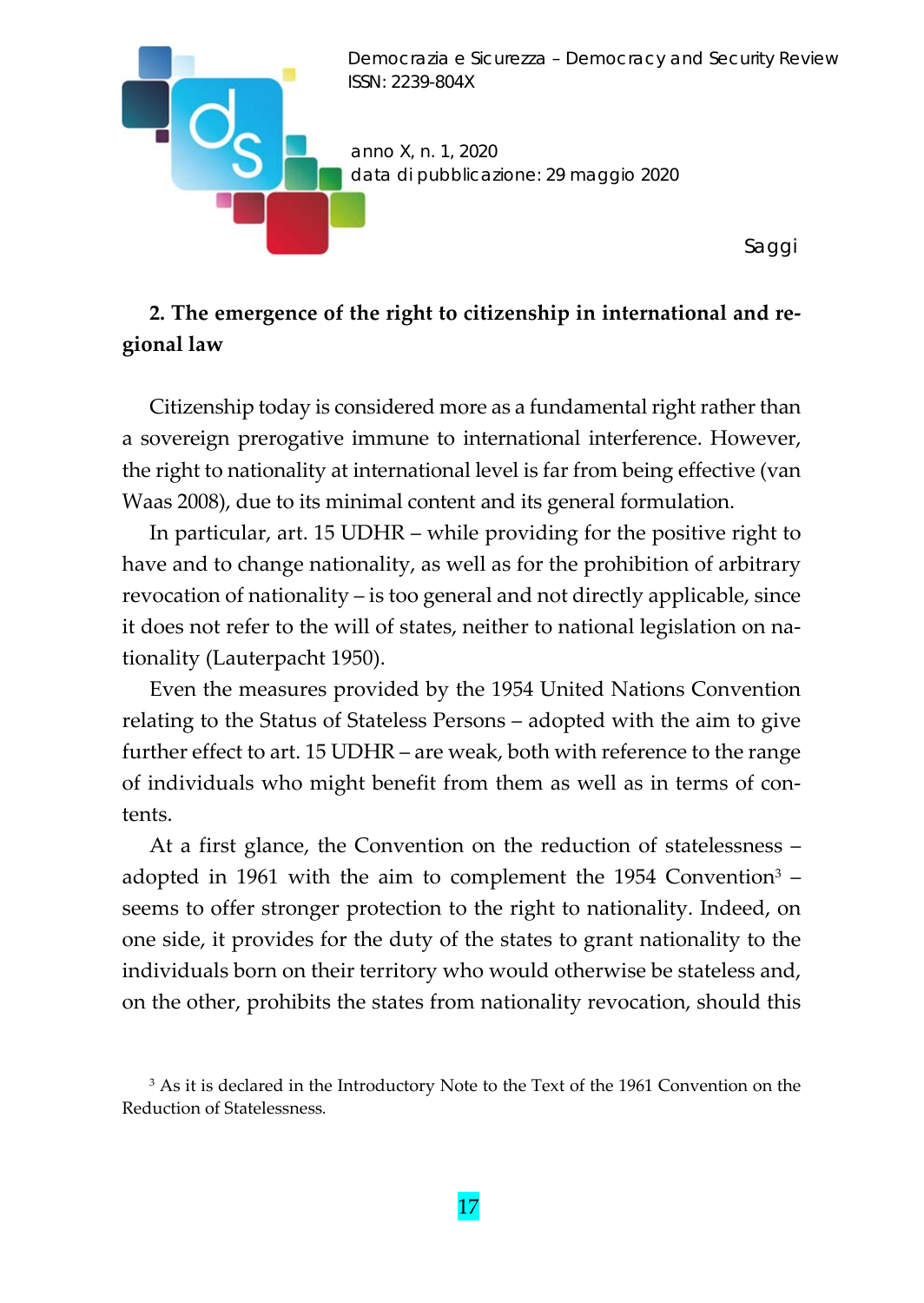

act cause statelessness<sup>4</sup> and/or racial, ethnic, religious and political discriminations5. However, wide powers of citizenship revocation are still reserved to the states on the basis of art. 8 of the Convention and, among the few states that have ratified the convention so far<sup>6</sup>, several have adopted reservations.

In addition to the duty of the states to reduce and prevent cases of statelessness, almost all the human rights international treaties provide for the right to nationality without discriminations<sup>7</sup>. Even these provisions, however, are restrictive, since important cases of discrimination are lacking.

As a result, the international right to nationality has only a minimal content, introducing measures aiming only at preventing/reducing state‐ lessness (Ganczer 2014) and avoiding discriminations. On the contrary, regional law offers much higher protection to the right to nationality. However, this right seems much more established in the American than in the European system of human rights (Bialosky 2015).

<sup>4</sup> Art. 1 Convention on the Reduction of Statelessness.

<sup>5</sup> Art. 9 Convention on the Reduction of Statelessness.

<sup>6</sup> The Convention, indeed, entered in force in 1975 and has been ratified by 71 coun‐ tries, in many cases several years after its adoption.

 $^7$  Art. 9 of the Convention on the Reduction of statelessness; Art. 5 (d) (iii) International Convention on the Elimination of All Forms of Racial Discrimination; 1957 Convention on the Nationality of Married Women; Art. 18‐1‐a), b) Convention on the Rights of Persons with Disabilities; Art. 24 cl. 3, International Covenant on Civil and Political Rights; Art. 7 cl. 1 1989 Convention on the Rights of the Child; Art. 29 1990 International Convention on the Protection of the Rights of All Migrant Workers and Members of Their Families; Art. 18 Convention on the Rights of Persons with Disabilities.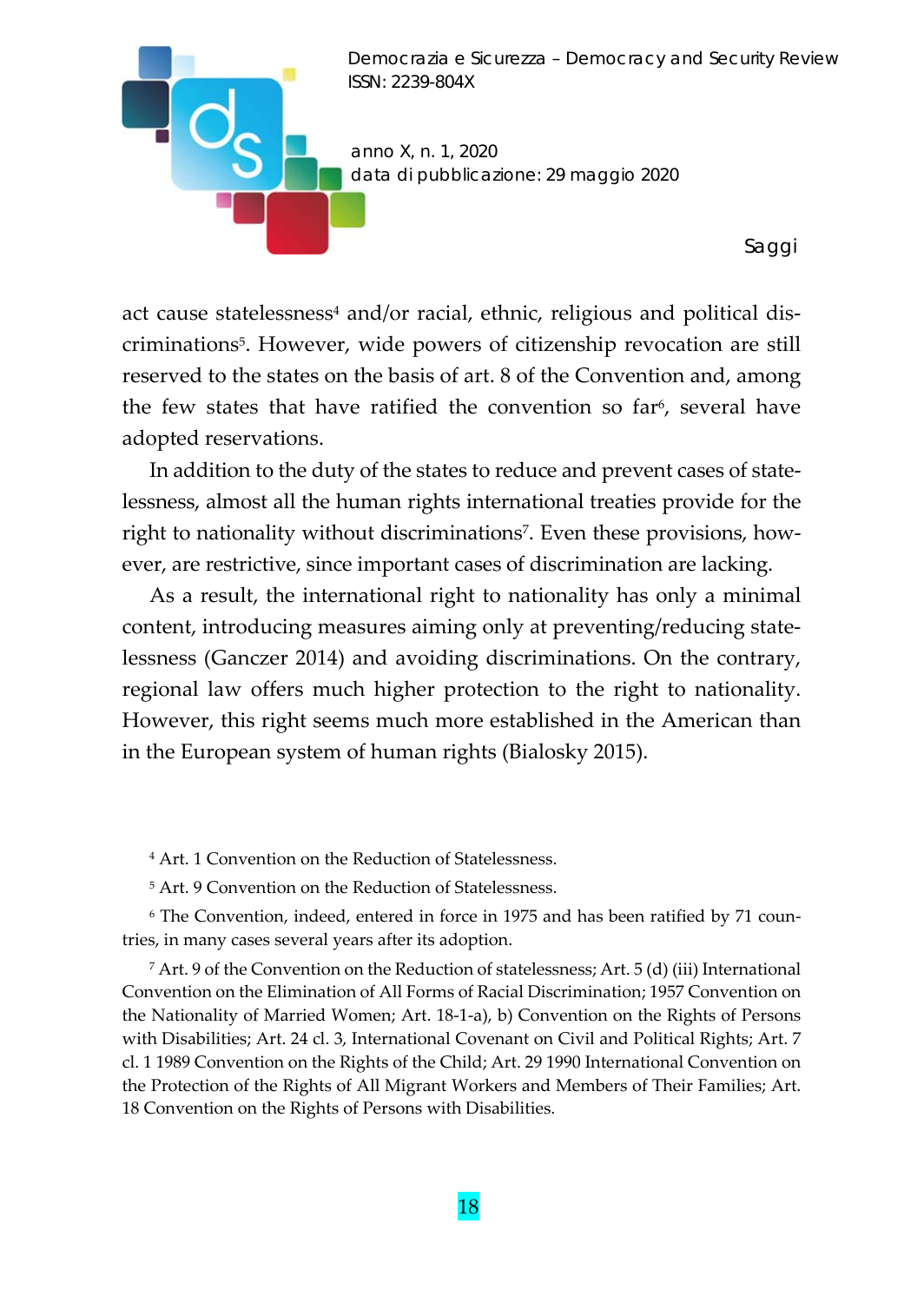

In fact, art. 20 of the Inter‐American Convention on Human Rights (IACHR) goes even further than art. 15 UDHR, by imposing on the con‐ tracting states an obligation to protect the individual right to have, retain and change nationality. More precisely, the Inter‐American Court of Hu‐ man Rights, in *Re Amendments to the Naturalisation Provisions of the Constitu‐ tion of Costa Rica*, defined the right to nationality as an «inherent right of all human beings.» Indeed, according to the Court, international law does impose certain limits on the national powers on this issue, since «the classical doctrinal position, which viewed nationality as an attribute granted by the state to its subjects, has gradually evolved to the point that nationality is today perceived as involving the jurisdiction of the state as well as human rights issues»<sup>8</sup>.

On the contrary, the European Convention on Human Rights (ECHR) does not refer to the right to nationality. Even the project for the adoption of an additional protocol on this issue, launched by the Committee of Ex‐ perts for the Development of Human Rights in 1998, has been abandoned. As it has been pointed out, the reasons behind the failure of the project were mainly political, since the States were probably unwilling to re‐ nounce their sovereignty recognising, through the adoption of the proto‐ col, the jurisdiction of the European Court of Human Rights in nationality issues (Chan 1991).

The European Convention on Nationality (European Convention), adopted in 1996 by the Council of Europe, at a first glance fills the gap of

<sup>8</sup> I/A Court H.R., *Proposed Amendments of the Naturalization Provisions of the Constitution of Costa Rica* Advisory Opinion OC‐4/84 of January 19, 1984, Series A No. 4, at par. 32.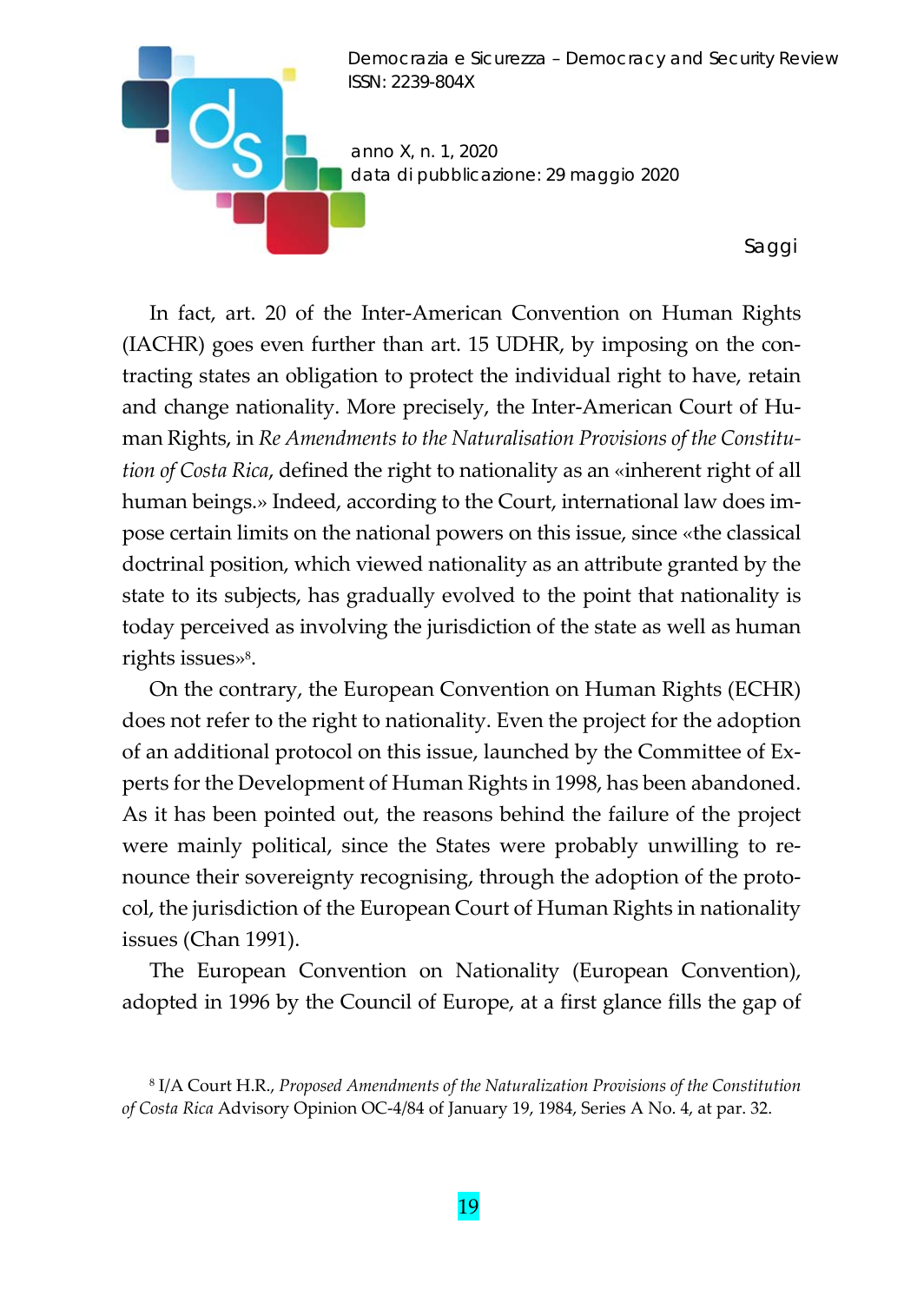

the right to nationality in Europe9. However, also the European Convention is weak, both in terms of contents and in terms of procedure. In particular, with reference to the contents, all the conventional principles and rules must be interpreted in the light of the Preamble – explicitly recognising the need to find a balance between the «legitimate interests of States and those of individuals» in all questions concerning nationality – as well as art. 3, that, quoting almost literally art. 1 of the 1930 Hague Convention, estab‐ lishes that it is the competence of each state to determine who are its citi‐ zens. Also in terms of procedure, the European Convention, not being part of the jurisdiction of the European Court of Human Rights, does not im‐ prove the protection of the right to nationality (Hall 1999).

With reference to the right to nationality at regional level, therefore, a divide between the American and European system of human rights clearly emerges and this assumption is confirmed when comparing the case law of the American and European Courts of Human Rights. In fact, while the Inter-American Court of Human Rights offers a direct protection of art. 20 IACHR $10 -$  on the grounds of the principle of human dignity

<sup>9</sup> The European Convention on Nationality was adopted by the Council of Europe in 1996 and opened for signatures in 1997. It entered into force on March,  $1<sup>st</sup>$ , 2000 and it has been ratified, so far, by 21 states. It introduced principles and rules with reference to several aspects concerning nationality law, with the aim, in particular, on one side, to render the acquisition of a new nationality or the recovery of a former one easier and, on the other, to ban arbitrary withdrawal of nationality. In reflecting the democratic and demo‐ graphic changes occurred in Europe since the Eighties, it collects the most crucial interna‐ tional commitments concerning nationality.

<sup>10</sup> Starting from I/A Court H.R., *Proposed Amendments.*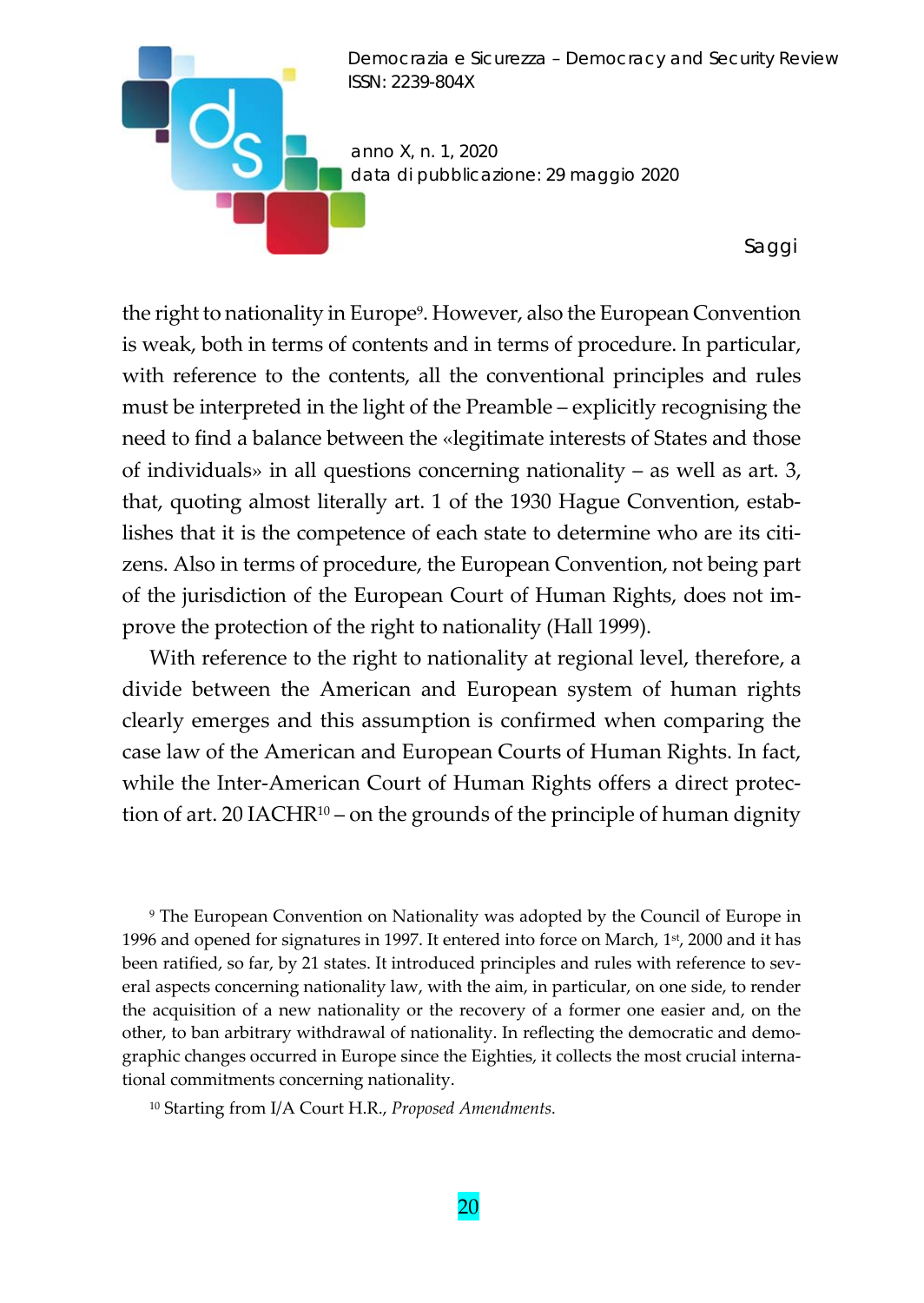

– the European Court of Human Rights introduced only implicitly a cer‐ tain degree of protection of the right to nationality (Milani 2017) based on the argument that nationality denial can lead to the infringement of other rights explicitly recognised in the ECHR, including in particular the right to respect for private and family life (art. 8) and the principle of non‐dis‐ crimination (art. 14)11. However, as declared in the case of *Petrapopavlov‐ skis v. Latvia*: «The Court reiterates that a "right to nationality" similar to that in Article 15 of the Universal Declaration of Human Rights, or a right to acquire or retain a particular nationality, is not guaranteed by the Con‐ vention or its Protocols»12.

## **3. The right to citizenship in the European Union between national sovereignty and European integration**

In the EU Treaties no mention is made to any right to EU or national citizenship. However, there is a reciprocal influence between them (Car‐ rera Nunez and De Groot 2015). Indeed, the right to EU citizenship is de‐ pendent on the right to national citizenship and also the opposite is true. Nevertheless the ECJ is reluctant in recognising that EU citizenship can be the object of a right, despite some timid attempts to protect this status from abuse of discretion by national authorities.

<sup>11</sup> For example, in: *Ramadan v Malta* App no 76136/12 (ECHR, 21 June 2016); *A. Karassev v Finland* App no 31414/96 (ECHR, 12 January 1999); *Genovese v. Malta* App no 53124/09 (ECHR, 11 October 2011); *Kurić and Others v Slovenia* App no 26828/06 (ECHR, 13 July 2010).

<sup>12</sup> *Petrapopavlovskis v. Latvia* App no 44230/06 (ECHR, 13 January 2015).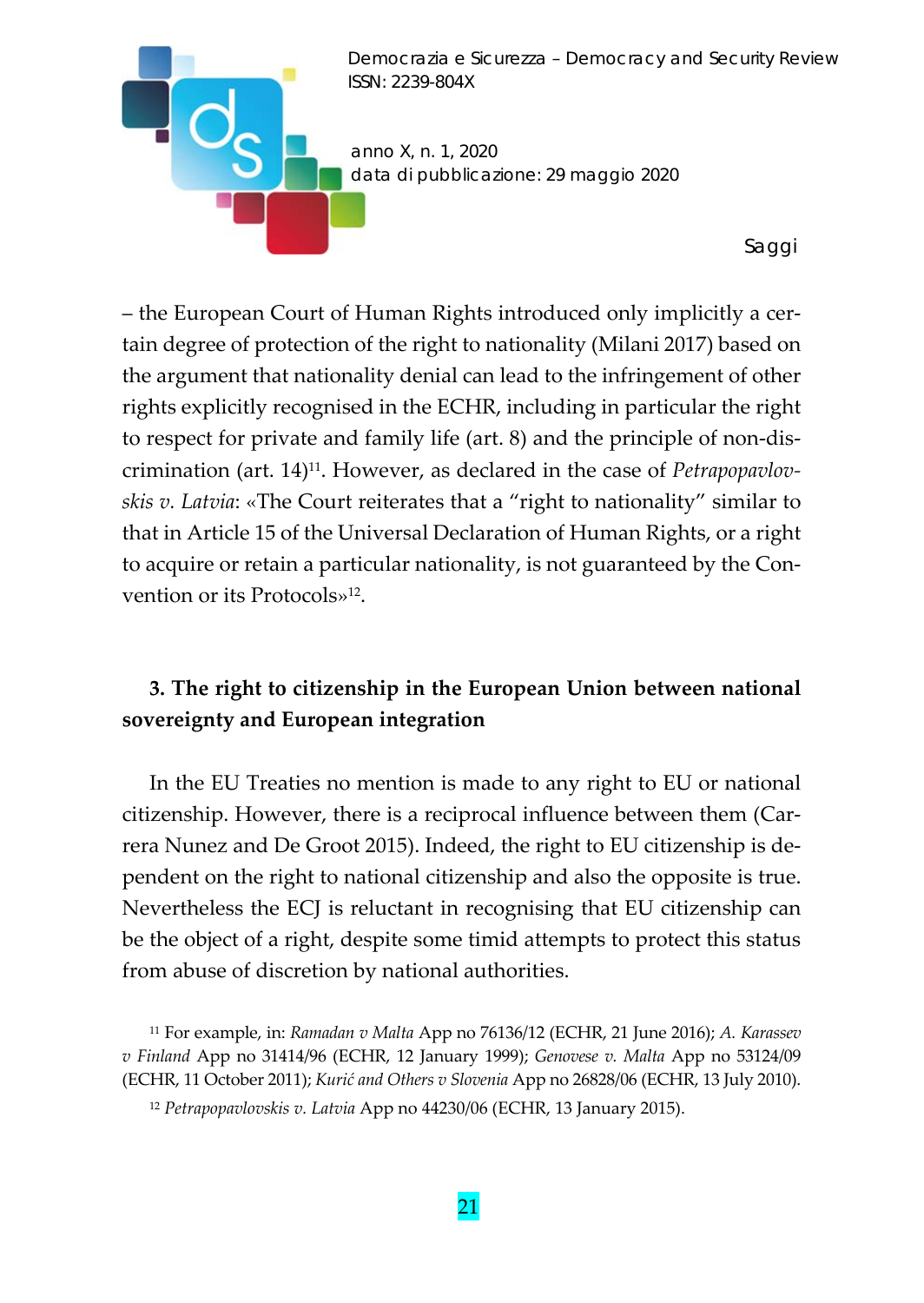

European citizenship has been defined by the European Court of Jus‐ tice in the case of *Grezelczyck* as the «fundamental status of the citizens of the European Union»<sup>13</sup>. This ambiguous definition clearly reflects the paradoxical nature of this status, strictly dependent on the uncertain institu‐ tional nature of the European Union, a little more than an association of sovereign States and a little less than a federation (Shaw 2018; Cartabia 1995; Menendez and Olsen 2020).

Indeed, with the aim of preserving national sovereignty, the Maas‐ tricht Treaty and the following European treaties state that EU citizenship does not intend to replace the citizenship of the member states. On the contrary, as declared by art. 9 of the Treaty on the European Union, «Every national of a Member State shall be a citizen of the Union. Citizen‐ ship of the Union shall be additional to and not replace national citizen‐ ship». EU citizenship, therefore is a dual status (Lippolis 1994, 61‐109), deriving from national citizenship (Closa 1992, 1995; Kovar and Simon 1993; Montanari 2012; Hall 1996).

The additional nature of EU citizenship clearly emerges from the Dec‐ laration on nationality of a Member State, annexed to the Treaty on the European Union, according to which: «The Conference declares that, wherever in the Treaty establishing the European Community reference

<sup>13</sup> *Rudy Grzelczyk v. Centre public d'aide sociale d'Ottignies‐Louvain‐la‐Neuve*, 20 Septem‐ ber 2001, 2001 I-06193, where it was stated: «Union citizenship is destined to be the fundamental status of nationals of the member states, enabling those who find themselves in the same situation to enjoy the same treatment in law irrespective of their nationality, sub‐ ject to such exceptions as are expressly provided for».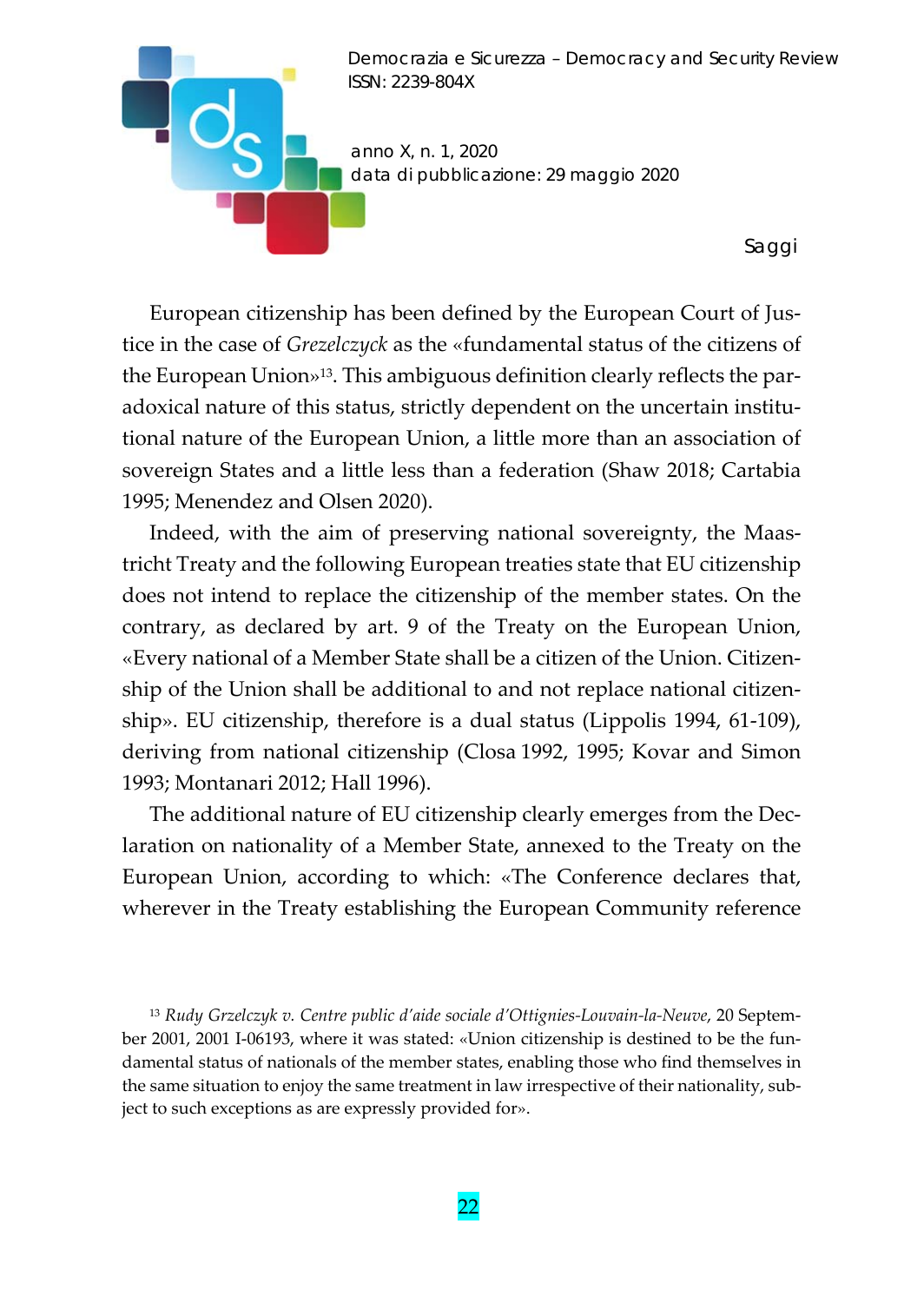

is made to nationals of the Member States, the question whether an indi‐ vidual possesses the nationality of a Member State shall be settled solely by reference to the national law of the Member State concerned»<sup>14</sup>.

Accordingly, at section A of the Conclusions of the 1992 Edinburgh European Council it is clearly declared that:

The provisions of Part Two of the Treaty establishing the European Com‐ munity relating to citizenship of the Union give nationals of the Member States additional rights and protection as specified in that Part. They do not in any way take the place of national citizenship. The question whether an individual possesses the nationality of a Member State will be settled solely by reference to the national law of the Member State concerned15.

Moreover, EU citizenship does not produce any effect on the rules on the acquisition of national citizenship in the Member States, who are still absolutely free to define their rules on citizenship. As a result, in Europe, after the introduction of EU citizenship, the principle of exclusive national jurisdiction on citizenship issues has not been weakened, but, on the con‐ trary, reinforced.

On the basis of these premises, it is evident that due to the interconnec‐ tion between national and European citizenship new problematic issues

<sup>14</sup> Treaty on European Union - Declaration on nationality of a Member State, 11992M/AFI/DCL/02, Official Journal C 191 , 29/07/1992 P. 0098.

<sup>15</sup> European Council in Edinburgh, 11-12 December 1992, Conclusions of the Presidency, EC Bull. 12‐1992.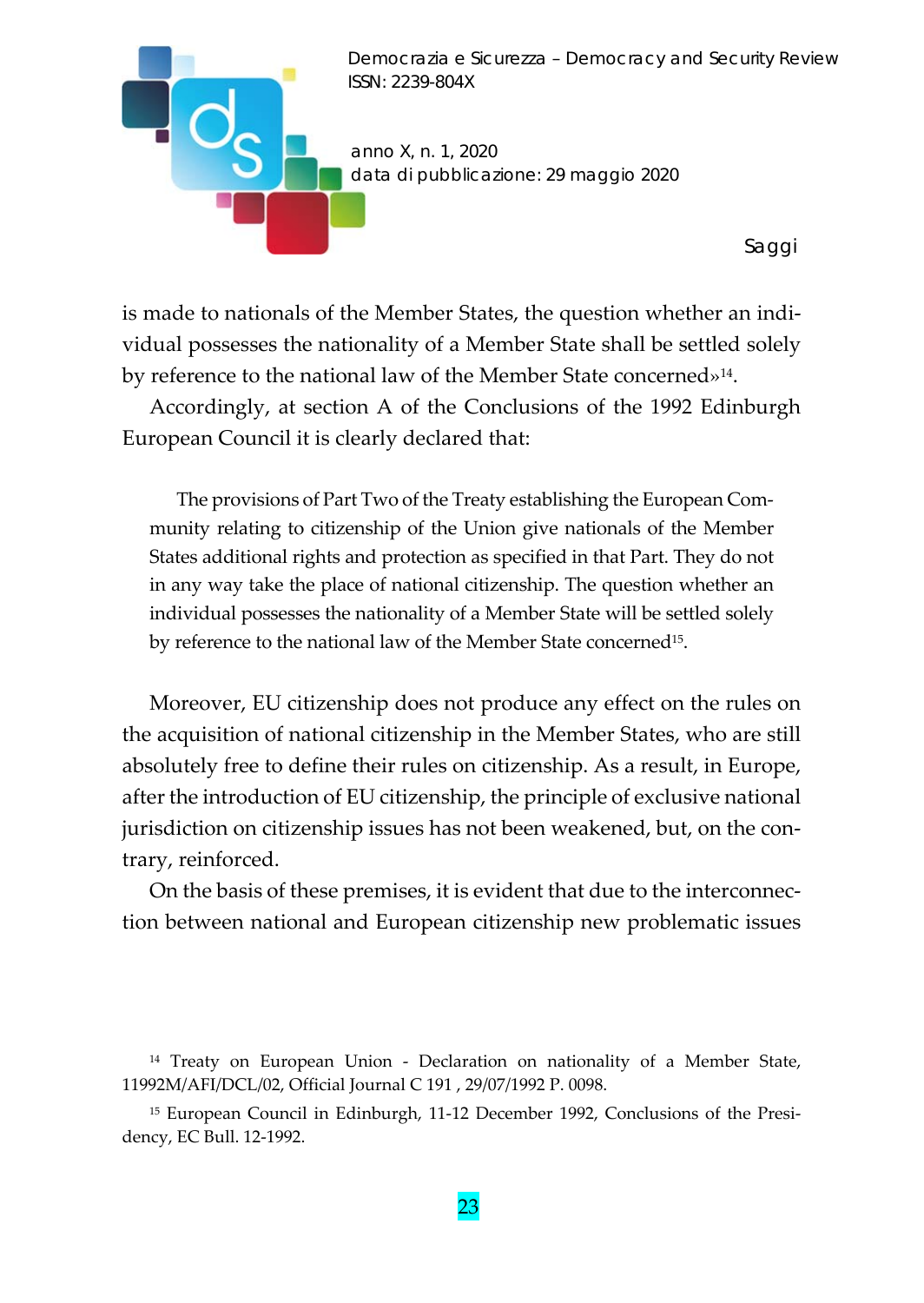

arise, with particular reference to the right to citizenship. Indeed, do Eu‐ ropean citizens have a right to EU citizenship? If recognised, should this right be autonomous or dependent on the right to national citizenship?

Due to the silence of the European treaties on these issues, the EU caselaw has been in charge with the complex task of answering the above mentioned questions. However, the ECJ jurisprudence is still hesitant and contradictory, thus confirming all the fragility of the status of European citizenship as well as of the institutional nature of the EU itself.

#### *3.1. Citizenship, exclusive domestic jurisdiction and rights*

The complex relationship between national sovereignty and EU citizenship emerges clearly in the Micheletti case<sup>16</sup>, decided by the ECJ in 1992. In the case at stake, in fact, the Court declared that, on one side, member states are free to determine their own rules on the acquisition and loss of citizenship while, on the other, this power should however be car‐ ried out «having due regard to community law»17.

The case was referred to the Court of Justice by the Tribunal Superior de Justicia, Cantabria, with the aim of obtaining the correct interpretation of the EU rules concerning free movement of persons and freedom of es‐ tablishment of EU citizens. In particular, the case arose from the request

<sup>16</sup> *Mario Vicente Micheletti and others v. Delegación del Gobierno en Cantabria*, 7 July 1992, C‐369/90, 1992 I‐04239.

<sup>17</sup> *Micheletti*, at par. 10.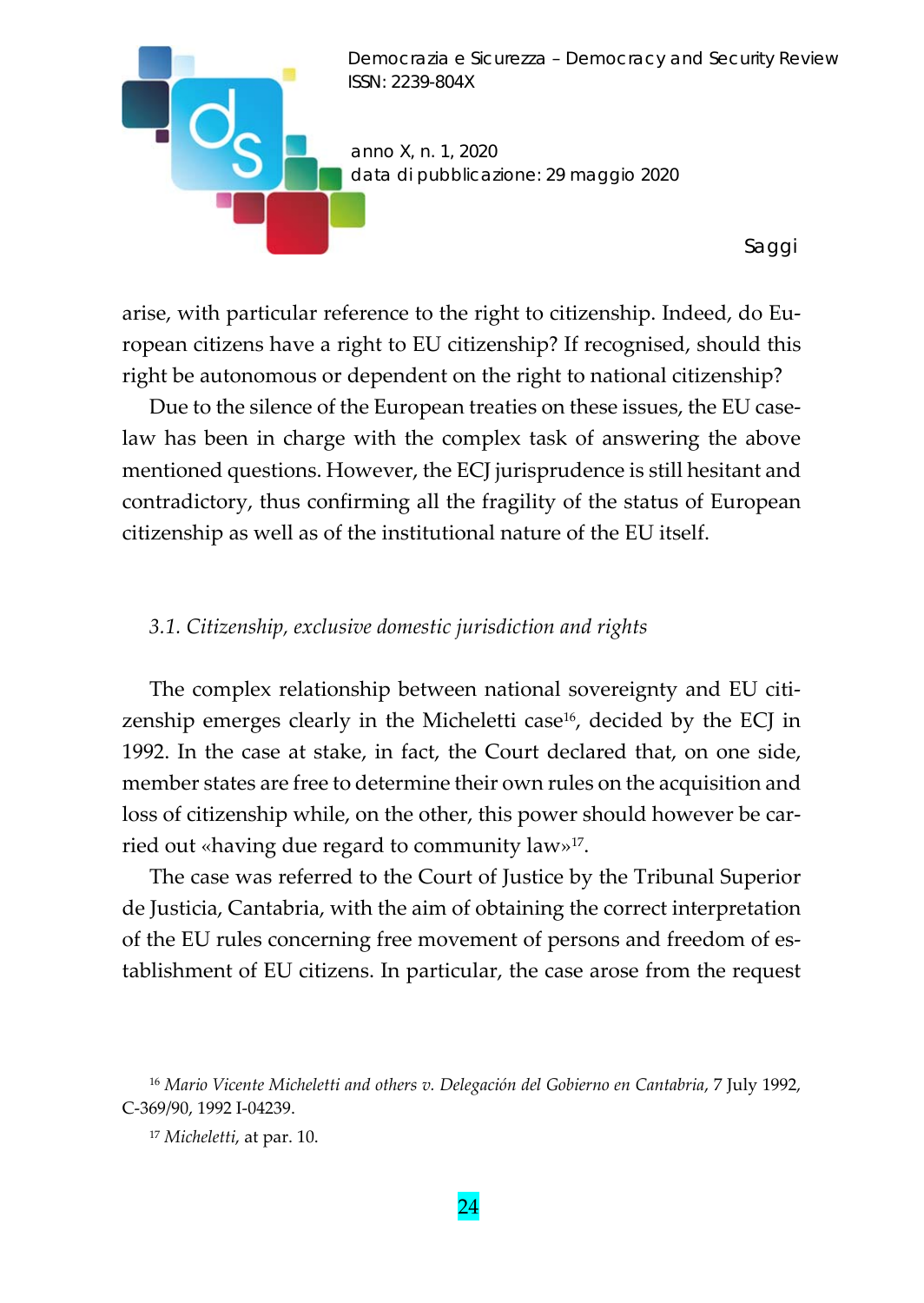

made by Mr Micheletti – a dual Argentine and Italian national – to Span‐ ish authorities for a permanent residence card as a Community national in order to set up as a dentist in Spain. The request was dismissed because the Italian nationality, enabling Mr Micheletti to exercise the community right to establishment in Spain, was not recognised. Indeed, according to Art. 9 of the Spanish Civil Code, in cases of double nationalities, of which none was Spanish, the nationality of the place of habitual residence before the arrival in Spain – which in the case of Micheletti was the Argentinian one – had to be taken into consideration.

The Court, in recognising the right to establishment of Mr Micheletti, delivered a paramount judgment on the limits of the freedom of member states to determine the conditions enabling individuals to enjoy the status and the rights connected to EU citizenship. Indeed, according to the Court, «Under international law, it is for each Member State, having due regard to Community Law, to lay down the conditions for the acquisition and loss of nationality. However it is not permissible for the legislation of a Member State to restrict the effects of the grant of the nationality of an‐ other member state  $[...]$ <sup>38</sup>. Therefore, allowing member states to recognise the status of EU citizenship only if particular conditions are met, ac‐ cording to the Court, is not permissible, since «the consequence of allow‐ ing such a possibility would be that the class of persons to whom the Community rules on freedom of establishment were applied might vary from one Member State to another»19.

<sup>18</sup> *Micheletti*, at par. 10.

<sup>19</sup> *Micheletti*, at par. 12.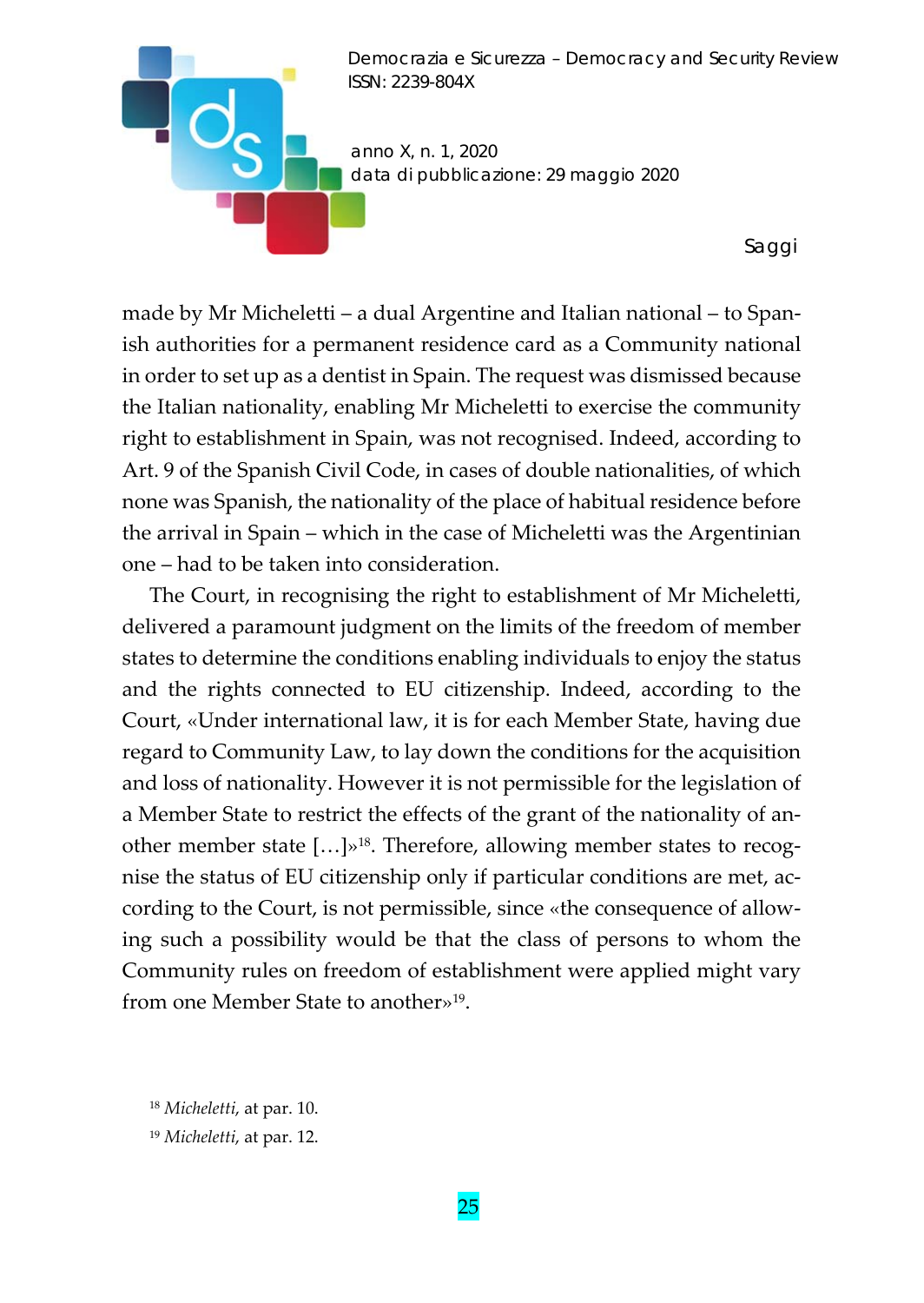

The Court, therefore, while not denying the right of member states to de‐ fine their own rules on citizenship, established at the same time the rule ac‐ cording to which, with reference to EU citizenship, the states have to respect community law, including in particular the right to non‐discrimination.

The relevance of the Micheletti case with reference to the interpretation of the effects of EU citizenship in terms of rights is undeniable. Indeed, it paved the way for the introduction – starting from the Zambrano case<sup>20</sup> – of the rule according to which member states cannot adopt national measures having the effect to prevent the genuine enjoyment of the sub‐ stance of the rights attached to EU citizenship. The rule – that in the Zam‐ brano case prevented the member state from refusing the right of residence to a third‐country national upon whom his EU citizen minor chil‐ dren were dependent – in limiting the national sovereignty of the states and expanding the application of EU rules on citizenship in a purely in‐ ternal situation, laid down the foundations for a constitutional dimension of EU citizenship (van Eijken and de Vries 2011). The ECJ case‐law seemed to reflect, in legal terms, the political idea of the "civic EU citizenship", firstly introduced in the 2000 Communication of the Commission<sup>21</sup>, consisting in a set of core rights and obligations to be recognised not only to those possessing the formal status of EU citizenship but also to third‐ country nationals, after a minimum period of residence in a member state (Bell 2007; Triggiani 2017; Moccia 2018).

<sup>20</sup> *Gerardo Ruiz Zambrano v Office national de l'emploi (ONEm)*, 8 march 2011, C‐34/09, 2011 I‐01177.

<sup>&</sup>lt;sup>21</sup> Communication from the Commission to the Council and the European Parliament on a Community Immigration Policy, Brussels, 22.11.2000, COM(2000) 757 final.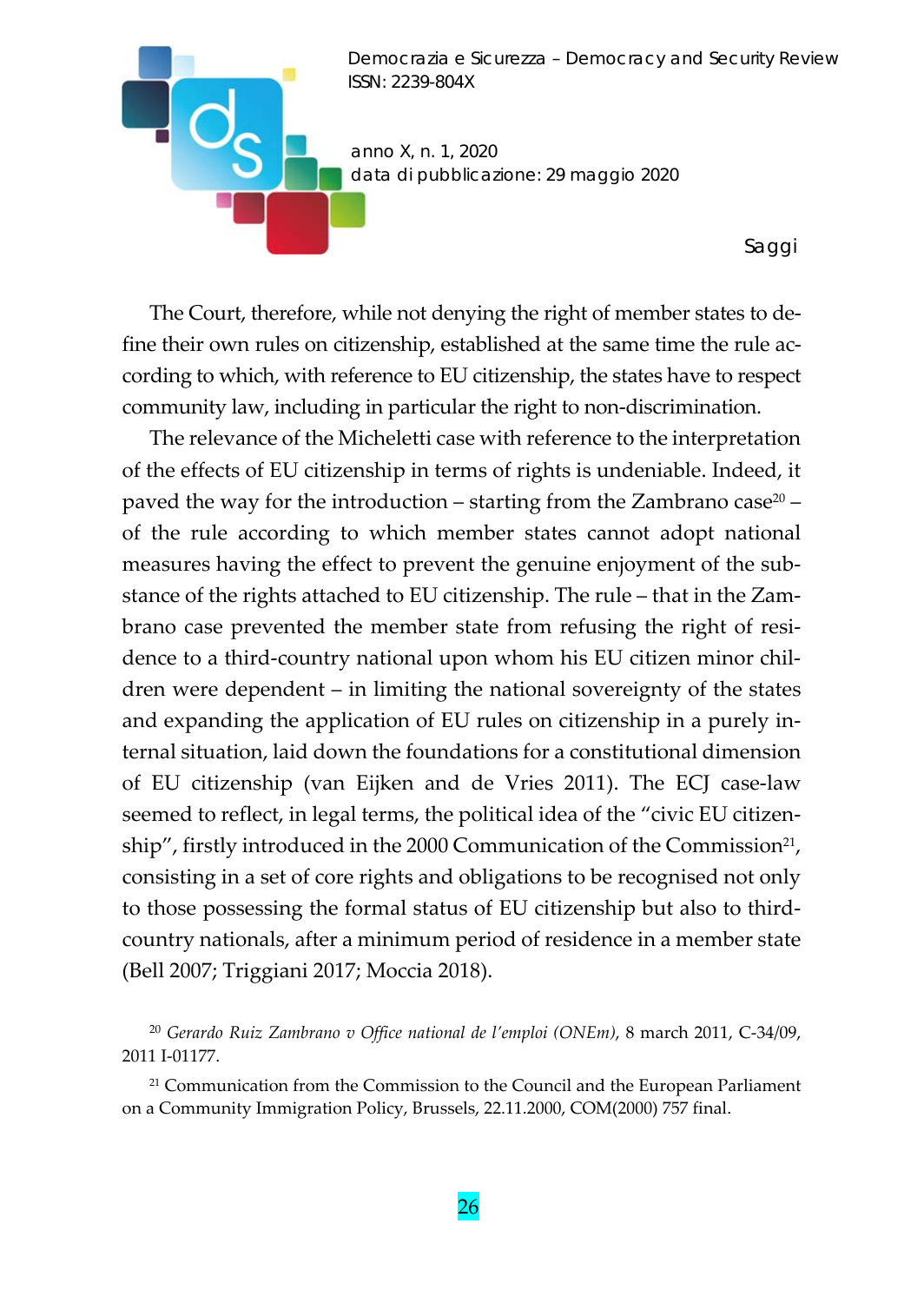

Nevertheless, the genuine enjoyment test has been applied narrowly by the ECJ in the following case‐law, thus preserving a wide margin for member states' discretion in the regulation of questions concerning the correlation between fundamental rights, EU and national citizenship in the EU, as the cases of McCarthy<sup>22</sup>, Ymeraga and Others<sup>23</sup> and Dereci<sup>24</sup> demonstrate. However, more recently, in the Chávez‐Vílchez and Oth‐ ers decision<sup>25</sup>, the ECJ confirmed and reinforced the rule according to which a third-country national who is a parent of an EU minor citizen has a right to residence in an EU member state, even in contrast with national legislation, if the denial of the right to residence of the parent, forcing both the parent and the child to leave the EU, has the effect of depriving the minor of the enjoyment of the rights conferred by the sta‐ tus of EU citizenship.

As a result of the ECJ case-law following the Micheletti decision, therefore, it has been maintained that the member states' sovereignty is not absolute, in particular concerning residence rights deriving from EU citi‐ zenship (Cambien 2018; Langer 2018). However, the Court is still far from introducing any right to EU citizenship, even though the foundations for the prospective introduction of such a right were laid down. Also the idea of the introduction of the civic citizenship has been abandoned. Indeed,

<sup>22</sup> *Shirley McCarthy v. Secretary of State for the Home Department*, 5 May 2011, C‐434/09.

<sup>23</sup> *Ymeraga and others v. Ministre du Travail, de l'Emploi et de l'Immigration*, 8 May 2013, C‐87/12.

<sup>24</sup> *Dereci and others v. Bundesministerium für Inneres*, 15 November 2011, C‐256/11.

<sup>25</sup> *Chávez‐Vílchez and Others v. Raad van bestuur van de Sociale verzekeringsbank and others*, 10 May 2017, C‐133/15.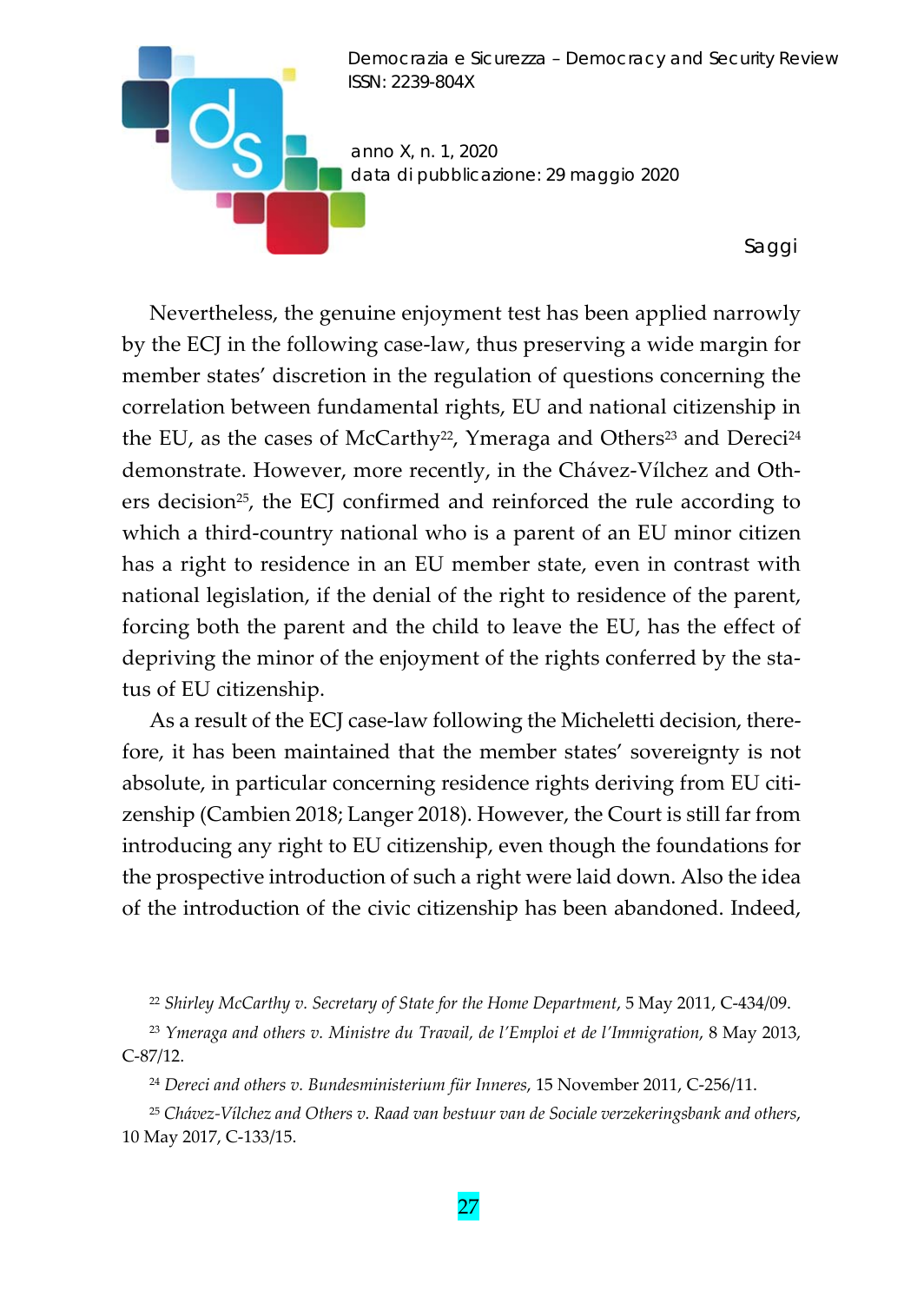

the following case‐law has been hesitant and contradictory, as the Rott‐ man and more recently the Tjebbes cases demostrate.

## *3.2. Towards the Right to European Citizenship?*

The Rottman case<sup>26</sup> provided the ECJ with the opportunity to reason again on the issue of a prospective right to EU citizenship (Montanari 2005; Mouton 2010; Shaw 2011; De Groot, Seling 2011).

The case arose from a preliminary reference raised by the *Bundesver‐ waltungsgericht* (Germany), concerning the correct interpretation of the EC Treaty rules on EU citizenship. In particular, the referring Court asked to the ECJ to ascertain if:

It is contrary to European Union law, in particular to Article 17 EC, for a Member State to withdraw from a citizen of the Union the nationality of that State acquired by naturalisation and obtained by deception inasmuch as that withdrawal deprives the person concerned of the status of citizen of the Union and of the benefit of the rights attaching thereto by rendering him stateless, acquisition of that nationality having caused that person to lose the nationality of his Member State of origin.27

Mr. Rottman was an Austrian national by birth. On 5 February 1999 he obtained German citizenship by naturalisation. According to the Austrian citizenship legislation, following the naturalisation in Germany, he lost

<sup>26</sup> *Janko Rottman v. Freistaat Bayern*, 2 march 2010, C‐135/08, 2010 I‐01449.

<sup>27</sup> *Rottman*, at par. 36.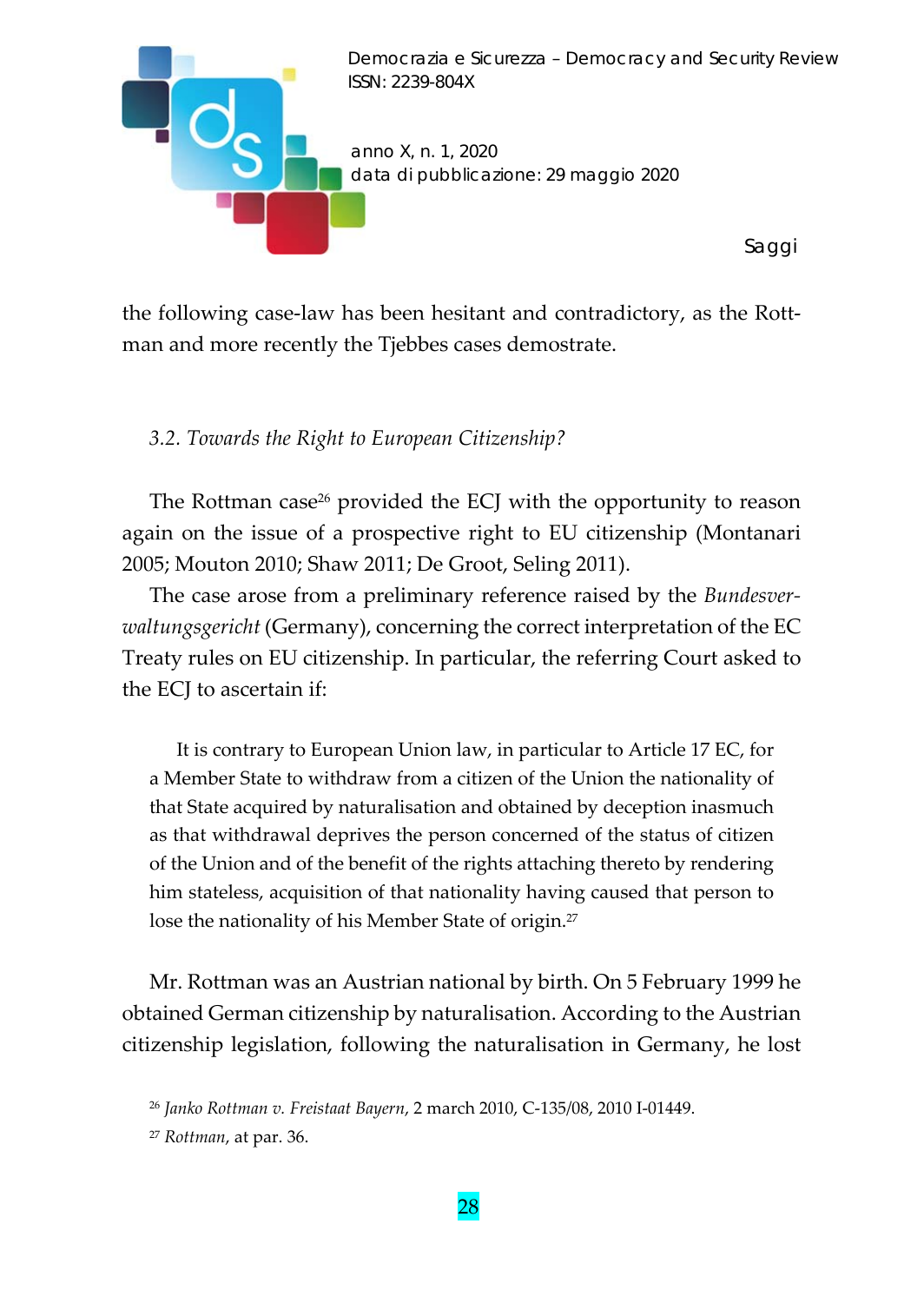

Austrian nationality. On 4 July 2000, Rottman was informed that his Ger‐ man citizenship had been revoked with retroactive effect on the grounds that he had obtained German citizenship with deception, having failed to inform German authorities that, during the naturalisation procedure, he was the subject of judicial investigation. The effect of the measure was that Rottman might become stateless, with the additional result to lose not only German but also European citizenship. For these reasons, he submit‐ ted an action for annulment of the withdrawal of German citizenship be‐ fore the *Bayerischer Verwaltungsgerichtshof* (Administrative court of the Land of Bavaria). The Court held, by judgment of 25 October 2005, that the withdrawal was not in contrast with German law. Therefore the ap‐ plicant appealed before the *Bundesverwaltungsgericht* (Federal administra‐ tive court), that referred the following questions to the ECJ:

(1) Is it contrary to Community law for Union citizenship (and the rights and fundamental freedoms attaching thereto) to be lost as the legal consequence of the fact that the withdrawal in one Member State (the Federal Re‐ public of Germany), lawful as such under national (German) law, of a naturalisation acquired by intentional deception, has the effect of causing the per‐ son concerned to become stateless because, as in the case of the applicant [in the main proceedings], he does not recover the nationality of another Mem‐ ber State (the Republic of Austria) which he originally possessed, by reason of the applicable provisions of the law of that other Member State?

(2) [If so,] must the Member State […] which has naturalised a citizen of the Union and now intends to withdraw the naturalisation obtained by deception, having due regard to Community law, refrain altogether or temporarily from withdrawing the naturalisation if or so long as that with‐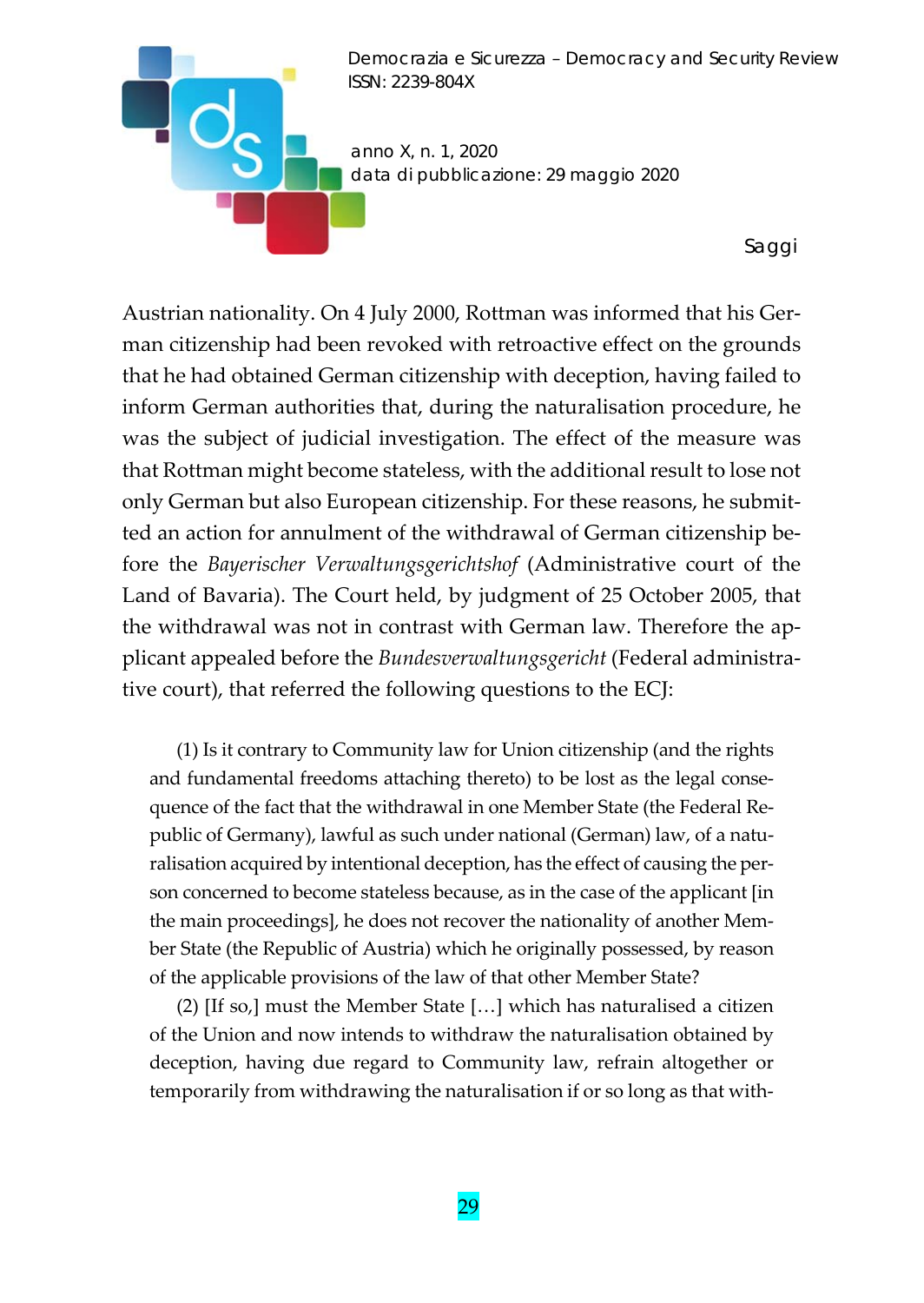

drawal would have the legal consequence of loss of citizenship of the Un‐ ion (and of the associated rights and fundamental freedoms) […], or is the Member State […] of the former nationality obliged, having due regard to Community law, to interpret and apply, or even adjust, its national law so as to avoid that legal consequence?28

In Rottman therefore all the problematic issues concerning the right to citizenship emerged. Indeed, as it has been summarised in the previous paragraphs, deciding on the right to citizenship means deciding on the questions of the limits to national sovereignty. It is for this reason that the protection afforded by this right is often weak and minimal. In the EU context, the national concerns on the preservation of national sovereignty are even stronger.

For these reasons, all the governments that submitted observations in the proceedings maintained that since it is a competence of the member states to adopt the rules on the acquisition and loss of nationality, the re‐ ferred question concerned a purely internal situation, not concerning in any way EU law.

Considering how problematic is the issue of the right to citizenship both in general and in particular in the context of EU, it is not surprising that the ECJ gave a truly compromise‐decision.

Indeed, the Court, while recognising that, according to its case-law, citizenship issues fall within the competences of the member states, stated,

<sup>28</sup> *Rottman*, at par. 35.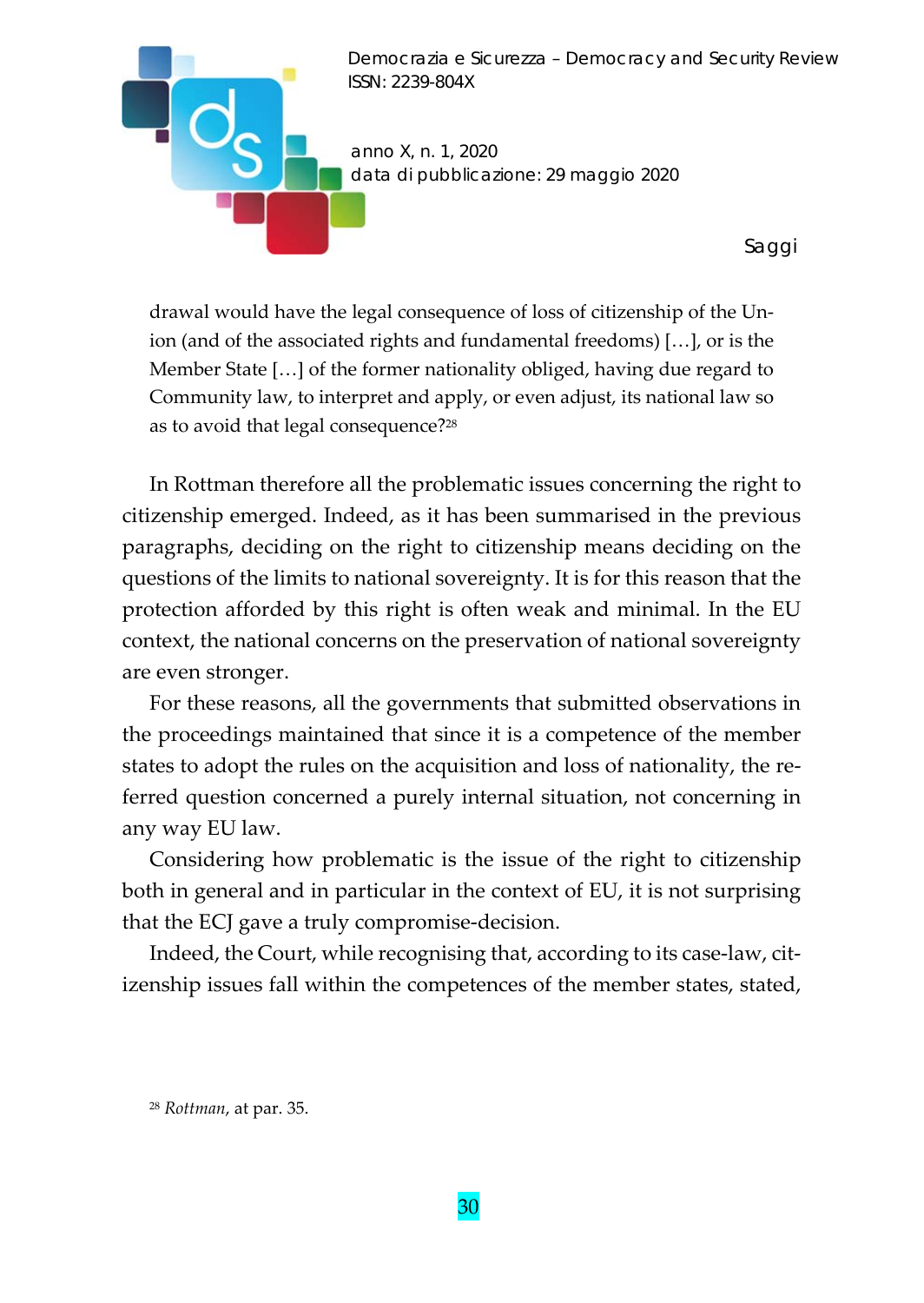

quoting its previous case‐law, that, since «citizenship of the Union is in‐ tended to be the fundamental status of nationals of the Member States»<sup>29</sup>, «the Member States must, when exercising their powers in the sphere of nationality, have due regard to European Union law»30.

As a result, the Court, considering that the case could be subject to judicial review in the light of EU law, stated that the general principle that no one can be arbitrarily be deprived of his nationality is valid also with reference to EU citizenship issues. In particular, when withdrawal of citi‐ zenship of a member state has the effect of depriving the individual of the EU citizenship, it is important that the principle of proportionality should be respected. Nevertheless, according to the Court, it is not for the ECJ but «for the national court to ascertain whether the withdrawal decision at issue in the main proceedings observes the principle of proportionality»<sup>31</sup>.

It seems that, at least implicitly, the ECJ is willing to recognise the ex‐ istence of a right to EU citizenship and that, therefore, due to the addi‐ tional nature of EU citizenship, issues concerning the right to national cit‐ izenship can affect the right to EU citizenship. Indeed, in the reasoning the Court makes reference to art. 15 UDHR, the Convention on the Reduc‐ tion of Statelessness as well as European Convention on Nationality.

However, the aim of the Court is to underline that the right to citizenship is not absolute, in particular in the European context. Indeed, accord‐ ing to the Court, on the basis of the general rules of international law: i)

<sup>&</sup>lt;sup>29</sup> *Rottman*, at par. 43, referring to Case C-184/99 Grzelczyk [2001] ECR I-6193, paragraph 31; Case C‐413/99 Baumbast and R [2002] ECR I‐7091, at par. 82.

<sup>30</sup> *Rottman*, at par. 45, quoting *Micheletti.*

<sup>31</sup> *Rottman*, at par. 59.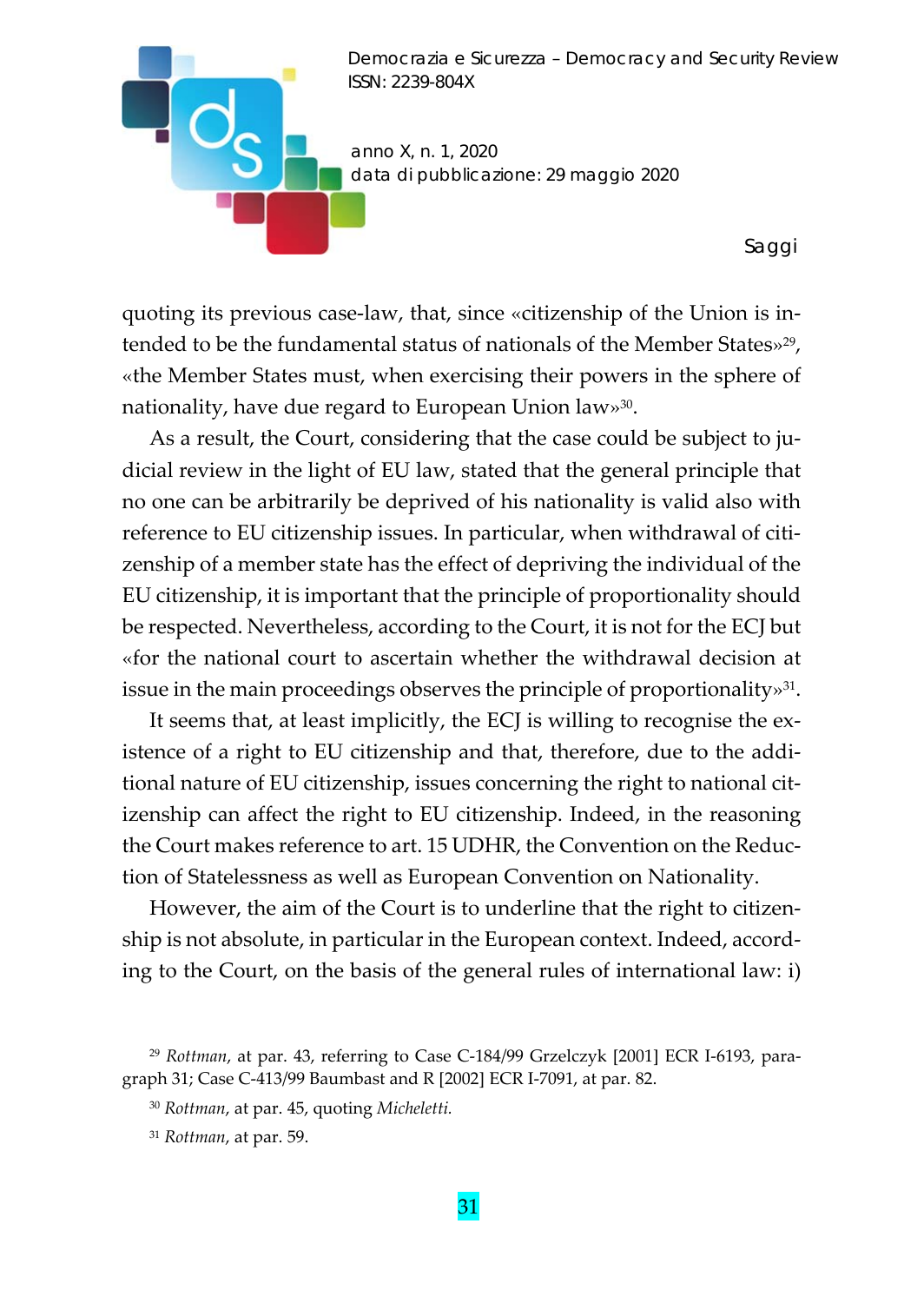

only arbitrary withdrawal of citizenship is prohibited, in particular if the effect of this act is to make an individual stateless; ii) judicial review on revocation of member states' citizenship should be provided by national courts, on the basis of a proportionality test.

As a result, on one side, the ECJ makes reference only to the minimal conception of the right to citizenship, while, on the other, the Court has lost a unique opportunity to introduce an autonomous right to EU citizenship, thus deserving protection by EU authorities and encompassing national discretion in this field. In particular, as it has been pointed out, the effect of referring to the principle of proportionality in questions con‐ cerning citizenship revocation in the EU context might be that of further jeopardising the right to citizenship, not only at EU but also at national level (Gloynker 2018; Kochenov 2012). In the end, «The Court's decision in Rottmann reveals that the right to a nationality, enshrined in the Uni‐ versal Declaration of Human Rights constitutes an empty vessel» (Kon‐ stadinides 2010, 414).

This approach has been confirmed in the following ECJ case law. Consider in this sense the *Tjebbes* case, decided in 2019 (van Eijken 2019; Kochenov 2019; Vlieks 2019)32.

The case arose from the referral made by the Dutch Council of State on the interpretation of art. 15 and 16 of the law on nationality of the Neth‐ erlands, with reference to art. 20 and 21 TFUE. Indeed, according to art. 15‐1 of the law on citizenship, «an adult shall lose his Netherlands nation‐ ality» if, holding a second nationality, «he has his principal residence for

<sup>32</sup> ECJ (Grand Chamber), *M.G. Tjebbes and Others v. Minister van Buitenlandse Zaken*, 12 March 2019.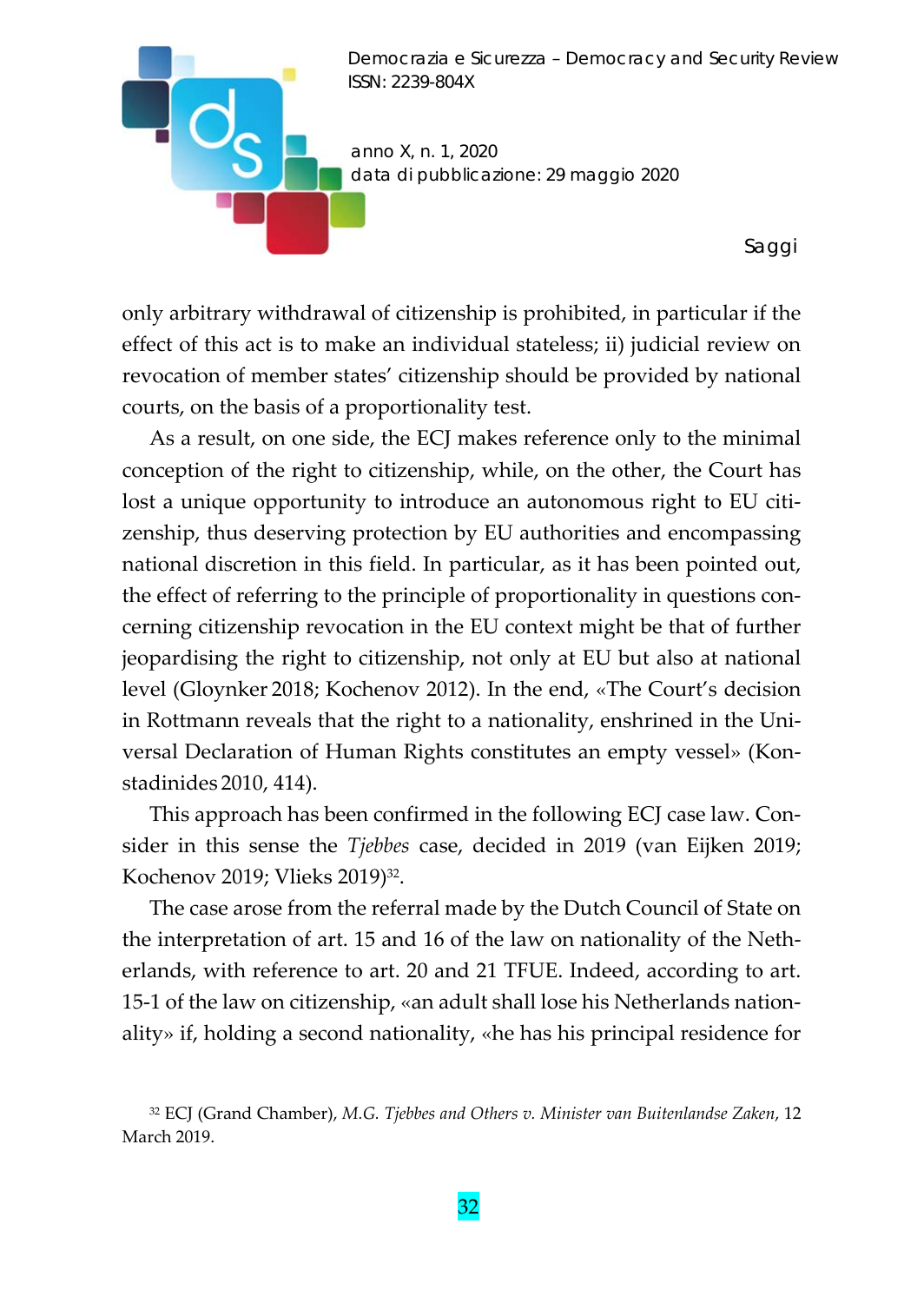

an uninterrupted period of 10 years outside the Netherlands [...] and out‐ side the territories to which the [EU Treaty] applies». Also minors lose Netherlands nationality following their parent's nationality withdrawal according to art. 15 (art. 16 cl‐1).

The Court, confirming the rule introduced in Rottman, stated that the case had to be decided by national courts on the basis of the principle of proportionality. According to the Court:

Article 20 TFEU, read in the light of Articles 7 and 24 of the Charter of Fundamental Rights of the European Union, must be interpreted as not precluding legislation of a Member State such as that at issue in the main proceedings, which provides under certain conditions for the loss, by operation of law, of the nationality of that Member State, which entails, in the case of persons who are not also nationals of another Member State, the loss of their citizenship of the Union and the rights attaching thereto, in so far as the competent national authorities, including national courts where appropriate, are in a position to examine, as an ancillary issue, the consequences of the loss of that nationality and, where appropriate, to have the persons concerned recover their nationality *ex tunc* in the context of an ap‐ plication by those persons for a travel document or any other document showing their nationality. In the context of that examination, the authori‐ ties and the courts must determine whether the loss of the nationality of the Member State concerned, when it entails the loss of citizenship of the Union and the rights attaching thereto, has due regard to the principle of proportionality so far as concerns the consequences of that loss for the situation of each person concerned and, if relevant, for that of the members of their family, from the point of view of EU law33.

<sup>33</sup> *Tjebbes* at par. 50.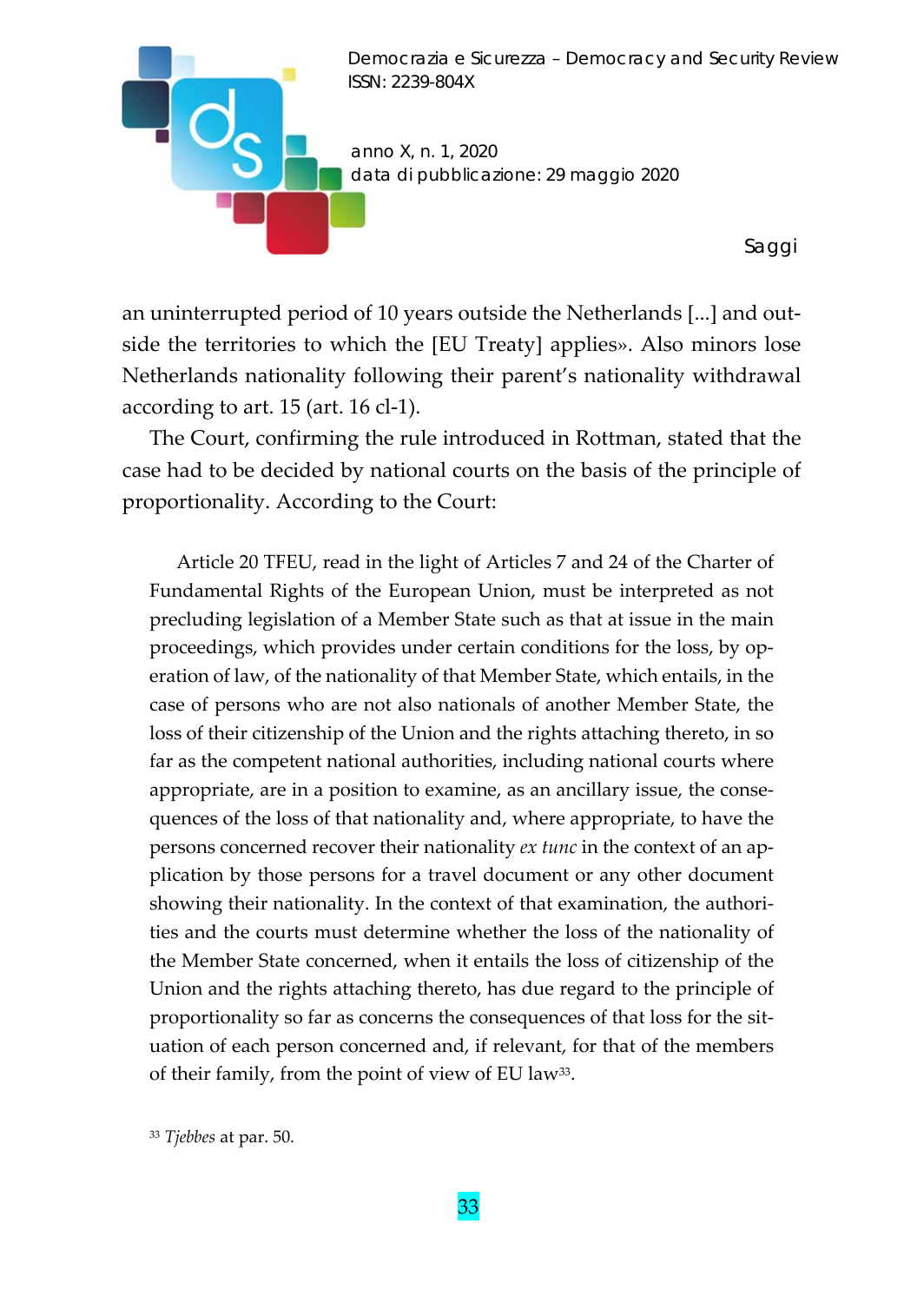

In particular, in Tijebbes, the European Court specifies that the propor‐ tionality test should be carried out taking into consideration, on a case by case basis, the consequences on the persons concerned<sup>34</sup>. The measures should not determine any infringement of the fundamental rights pro‐ vided by the Charter of Fundamental Rights of the European Union, in‐ cluding especially the right to respect for family life (art.  $7$ )<sup>35</sup> as well as the child's best interests (art. 24)36.

In conclusion, from the ECJ case law it can be inferred the principle according to which EU member states are still the masters of citizenship. Their sovereignty, in particular with reference to the power to grant and revoke national citizenship, has not been eroded. Moreover, due to the fact that the additional nature of EU citizenship has never been narrowed neither ques‐ tioned (Montanari 2019), in the end, it is up to each European state to define the conditions for the recognition of the right to citizenship, both at national and at the European level. As a consequence, since, on the basis of the well‐ established rule according to which the right to have and retain citizenship can been the object of a balancing test with countervailing national interest, the right to citizenship in Europe is extremely weak, as the case of *G1*, de‐ cided by the court of Appeal for England and Wales in 201237, and the case of *Pham*, decided by the UK Supreme Court in 201538. demonstrate.

- <sup>35</sup> *Tjebbes* at par. 45.
- <sup>36</sup> *Tjebbes* at par. 47.
- <sup>37</sup> *R (G1) v Secretary of State for the Home Department* [2012] EWCA Civ 867.

<sup>38</sup> *Pham* (Appellant) *v Secretary of State for the Home Department* (Respondent), [2015] UKSC 19.

<sup>34</sup> *Tjebbes* at par. 41.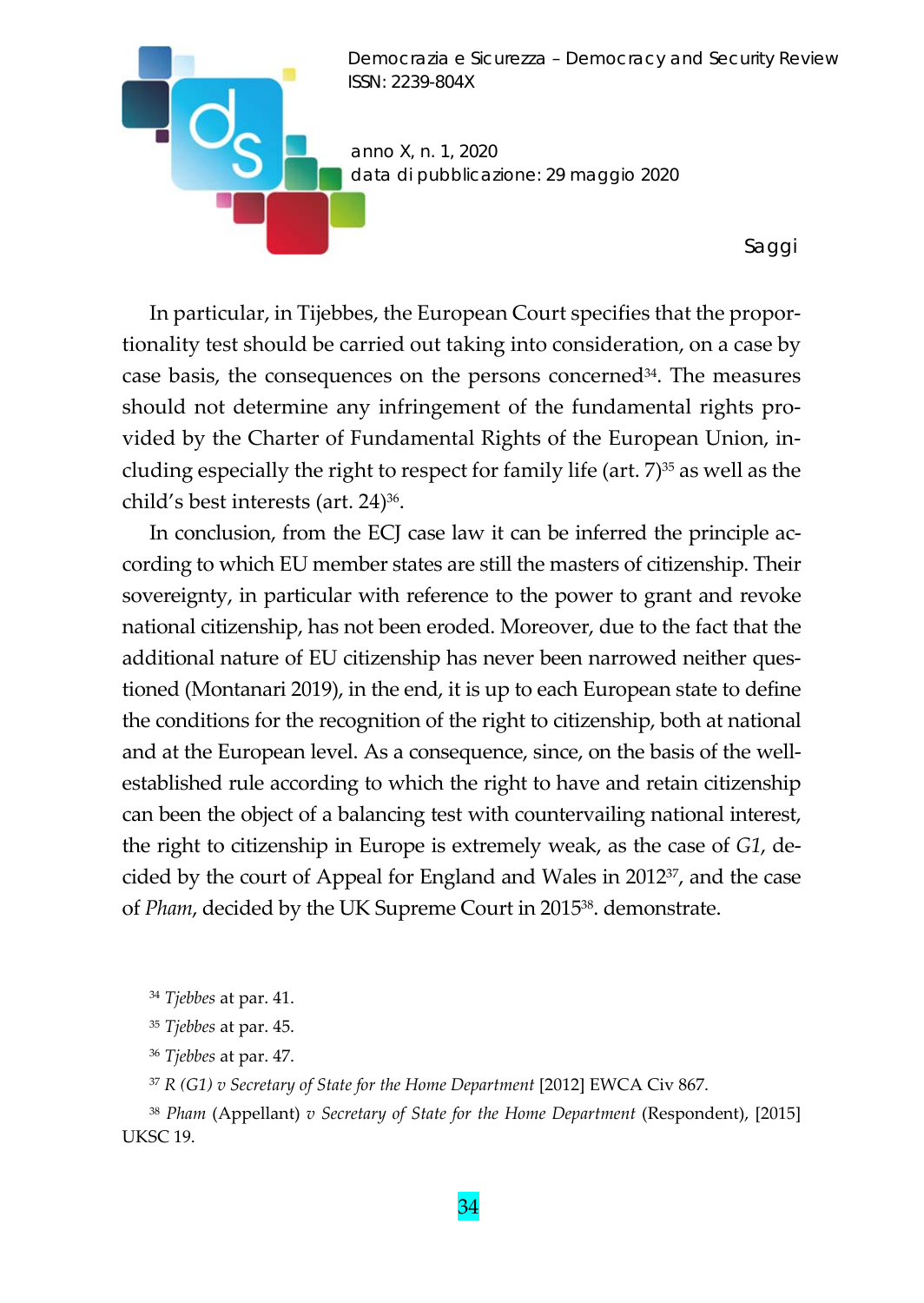

# **4. The Right to EU citizenship and the Constitutional Identity of the Member States: the United Kingdom Case‐Law**

All the above mentioned problematic issues concerning the likely in‐ troduction of a right to EU citizenship emerged in the case‐law of the UK Supreme Court.

While the case of *G1* does not directly concern the right to nationality, some passages of the reasoning provide relevant insights concerning the effects – as well as the limits – of the *Rottman* doctrine in the context of member states' constitutional law. In particular, since, as pointed out by Lord Justice Law, a number of difficulties arose from the reasoning in *Rott‐ man*, this decision should be «read and applied with a degree of caution»39.

In particular, according to the Court of Appeal, the provisio according to which the Member States must, when exercising their powers in the sphere of nationality, have due regard to European Union law, should be balanced with the principle of the constitutional identity of the states: «The conditions on which national citizenship is conferred, withheld or revoked are integral to the identity of the nation State. They touch the constitution; for they identify the constitution's participants»<sup>40</sup>.

Therefore, the principle of constitutional identity (Jacobsohn 2006, 2010) is considered as a counter‐limit against any possible interference of the European law on UK law concerning nationality legislation. This con‐ cept is confirmed in the case of *Pham*, directly concerning the implemen‐ tation of the *Rottman* judgment in national law.

<sup>39</sup> *R (G1) v Secretary of State for the Home Department* [2012] EWCA Civ 867 at par. 41.

<sup>40</sup> *R (G1) v Secretary of State for the Home Department* [2012] EWCA Civ 867 at par. 43.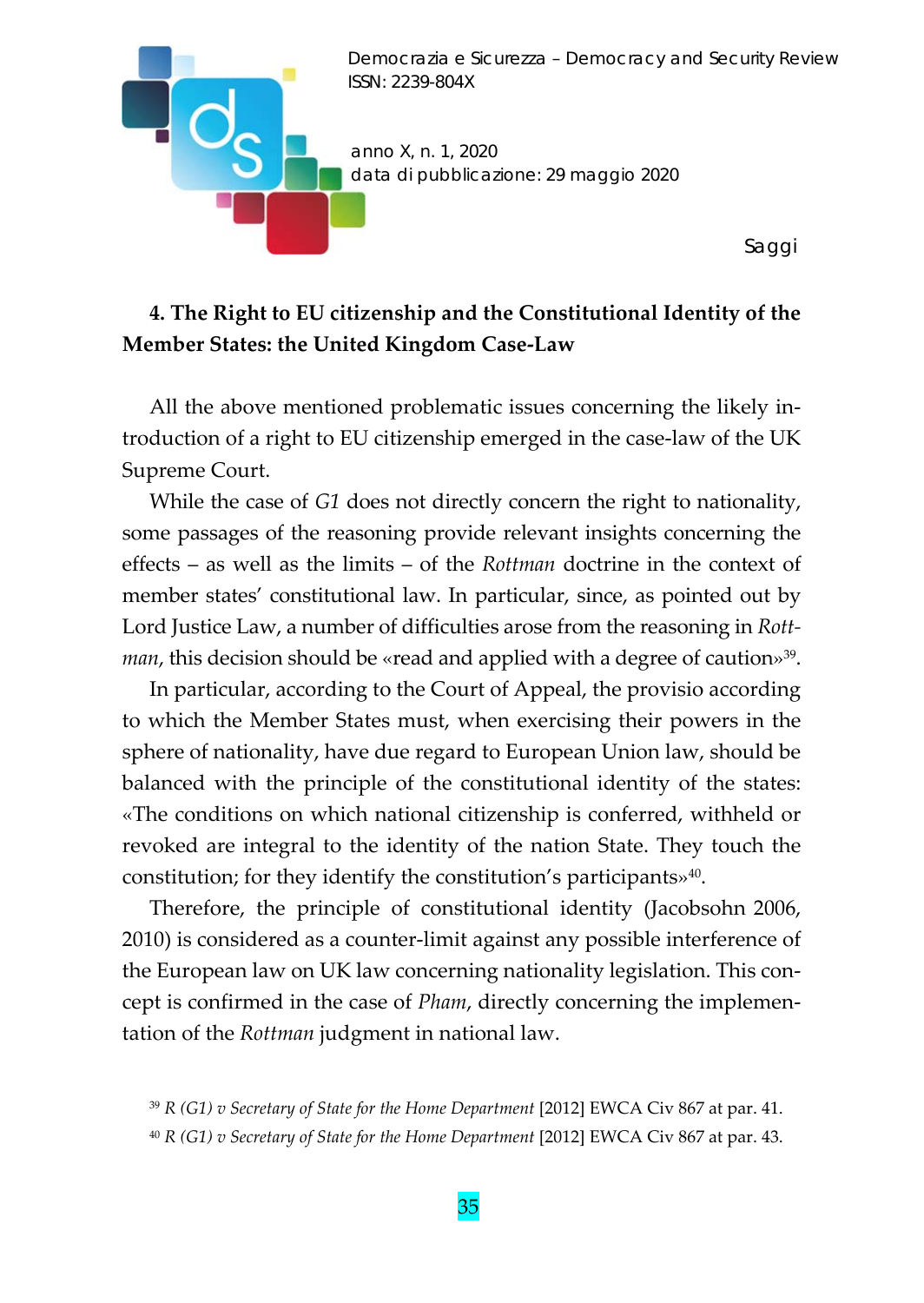

The case arose from the appeal submitted by Mr. Pham, who was a Vietnamese national by birth and acquired UK citizenship in 1995. In 2011, the UK Secretary of State decided to issue an order ex art. 40 British Nationality Act depriving Pham of British citizenship, on the grounds that this act would have been "conductive to the public good" since Pham had been involved in terroristic activities. According to the Secretary of State, the deprivation order would have not made Pham stateless, because she was convinced that he would have retained Vietnamese citizenship. Pham appealed, arguing that on the contrary the withdrawal would have made him stateless, because the Vietnamese government had refused to recognise him as a citizen. In addition, according to Pham, the revocation of British citizenship was unlawful because deprivation, determining the effect of the loss of EU citizenship, had to be measured in the light of the proportionality test as provided in *Rottman.* As a result, according to the appellant, the measure was not in compliance with the principle of pro‐ portionality.

The Supreme Court dismissed the appeal, on the basis of a complex reasoning concerning both question of national as well as European law. In particular, with reference to the EU issues, the Court analysed the ef‐ fects of *Rottman* in the UK legal system.

To this aim, Lord Carnwath stated that the withdrawal decision adopted by the UK Secretary of State could not be challenged on the ground that the principle of proportionality had not been respected as re‐ quired by the ECJ in Rottman. In the reasoning he explicitly referred to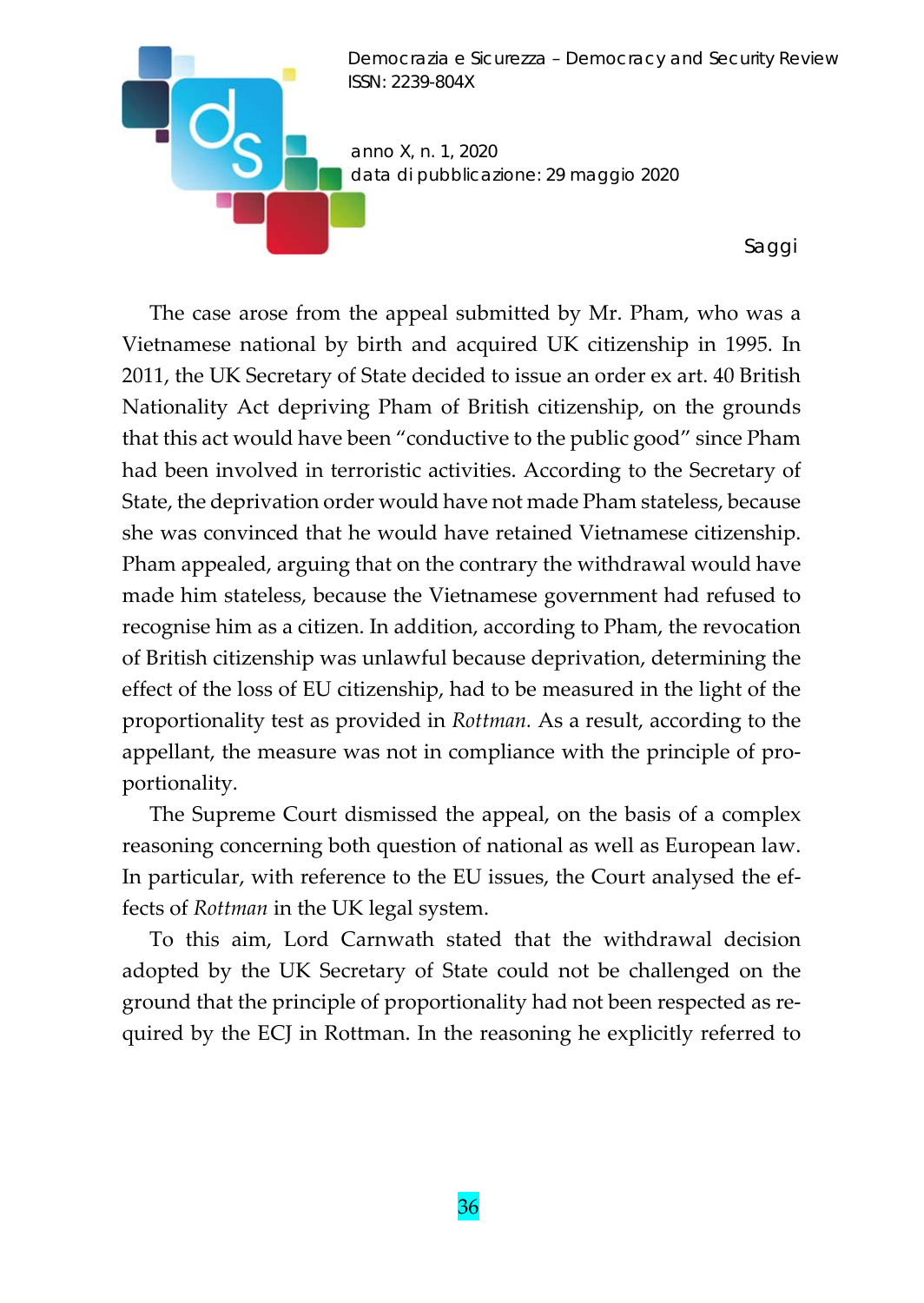

the principle of national citizenship as part of the constitutional identity of a State quoting par. 43 of the Court of Appeal decision in G141.

Lord Mance goes even further stating that the question must be solved taking into consideration «the constitutional fact that the United Kingdom Parliament is the supreme legislative authority within the United King‐ dom. European law is part of United Kingdom law only to the extent that Parliament has legislated that it should be $\psi^{42}$ . In order to support this argument, he quotes Advocate General Cruz Villalón's Opinion in the ECJ case *Gauweiler v Deutscher Bundestag*, 14 January 201543, suggesting that «any 'reservation of identity', independently formed and interpreted by the competent – often judicial – bodies of the Member States […] would very probably leave the EU legal order in a subordinate position, at least in qualitative terms»<sup>44</sup>. On the basis of this reasoning, therefore, according to Lord Mance, it should be recognised that «Europe has not yet reached a situation where it is axiomatic that there is constitutional identity be‐ tween the Union and its Members»45.

<sup>41</sup> *Pham* (Appellant) *v Secretary of State for the Home Department* (Respondent), [2015] UKSC 19 at par. 54.

<sup>42</sup> *Pham* (Appellant) *v Secretary of State for the Home Department* (Respondent), [2015] UKSC 19 at par. 76.

<sup>43</sup> ECJ, Case C‐62/14, paras 30‐69.

<sup>44</sup> *Pham* (Appellant) *v Secretary of State for the Home Department* (Respondent), [2015] UKSC 19 at par. 78, quoting ECJ Case C‐62/14 at par. 60.

<sup>45</sup> *Pham* (Appellant) *v Secretary of State for the Home Department* (Respondent), [2015] UKSC 19 at par. 79.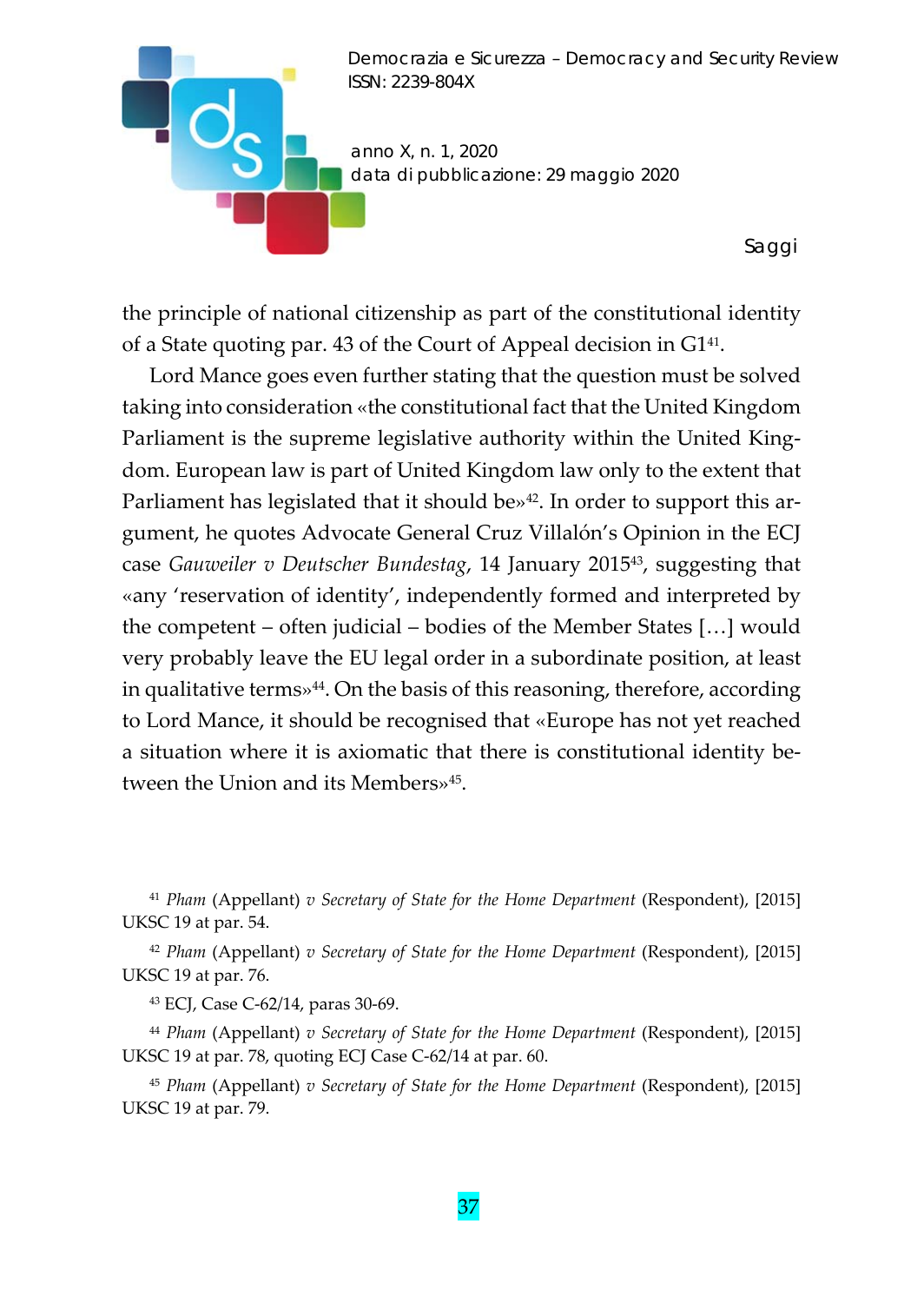

It is for these reasons that, according to the Court, «unless and until the rule of recognition by which we shape our decisions is altered, we must view the United Kingdom as independent, Parliament as sovereign and European law as part of domestic law because Parliament has so willed»46.

Therefore, in order to solve the question of the possible referral to Eu‐ ropean rules in issues concerning the withdrawal of UK citizenship, ac‐ cording to Lord Mance, it should be assessed if the European Treaties, which have been introduced into the UK legal order by the means of the 1972 European Act, provide for any rule conferring the competence to confer/revoke national citizenship to the EU or European institutions, such as the ECJ. Reasoning on the dependant or derivative nature of EU citizenship, he states that «There is nothing on the face of the Treaties to confer on the EU, or on a Union institution such as the Court of Justice, any power over the grant or withdrawal by a Member State of national citizenship, even though such grant or withdrawal has under the Treaties automatic significance in terms of European citizenship»<sup>47</sup>.

Therefore, according to Lord Mance, any decision on the issue of the European limits to the national power to confer/revoke nationality entails an assessment on the jurisdictional limits of the competences conferred by the European Treaties to the European institutions. In the case at stake – concerning nationality, namely a status touching the Member States' con‐ stitutional identity – this assessment should be carried out «with mutual

<sup>46</sup> *Pham* (Appellant) *v Secretary of State for the Home Department* (Respondent), [2015] UKSC 19 at par. 80.

<sup>47</sup> *Pham* (Appellant) *v Secretary of State for the Home Department* (Respondent), [2015] UKSC 19 at par. 85.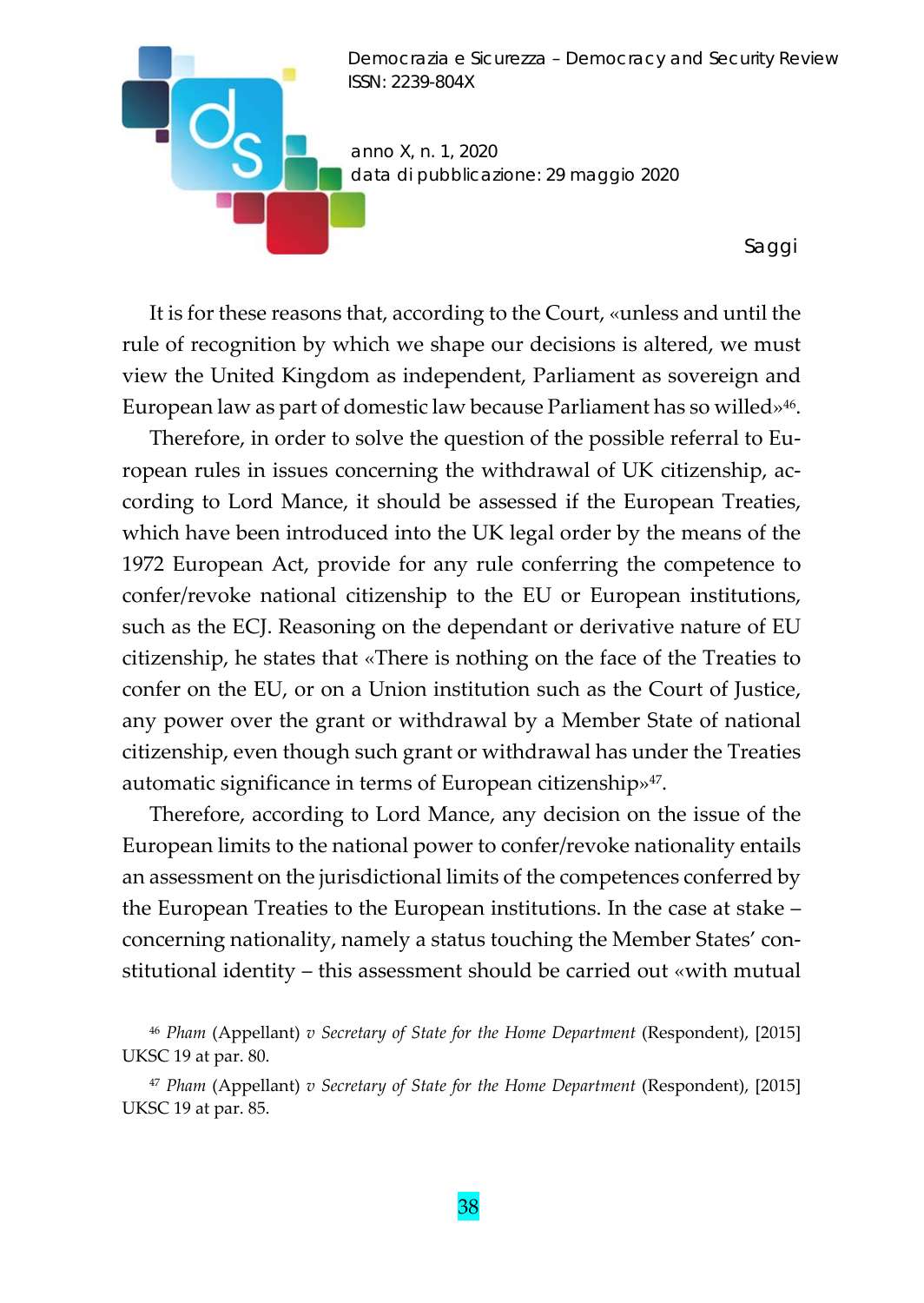

respect and with caution»<sup>48</sup>. He therefore does not exclude the possibility that in the future this sensitive issue might be considered by the Court. However, the case at stake is not the occasion for this task, unless Union law offers advantages over the relevant domestic law in the case at stake<sup>49</sup>.

However, according to the judge, EU law does not offers any ad‐ vantages, since there is not real difference between the EU proportionality test and the common law reasonabless review. Indeed, it is «improbable that the nature, strictness or outcome of such a review would differ ac‐ cording to whether it was conducted under domestic principles or whether it was also required to be conducted by reference to a principle of proportionality derived from Union law»50.

All judges, as a consequence, agree on the point that citizenship with‐ drawal cannot be assessed with reference to the EU proportionality test, due to the fact that citizenship is an issue involving the constitutional identity of member states and that the UK law provides for a similar test. However, this does not exclude any possibility of judicial review of the measure on the basis of national law.

The Court therefore provides for a detailed analysis of the lawfulness of sect. 40 withdrawal powers with reference to the common law principle of reasonabless. The result of the reasonabless test is that, as declared by

<sup>48</sup> *Pham* (Appellant*) v Secretary of State for the Home Department* (Respondent), [2015] UKSC 19 at par. 91.

<sup>49</sup> *Pham* (Appellant) *v Secretary of State for the Home Department* (Respondent), [2015] UKSC 19 at par. 92.

<sup>50</sup> *Pham* (Appellant) *v Secretary of State for the Home Department* (Respondent), [2015] UKSC 19 at par. 98.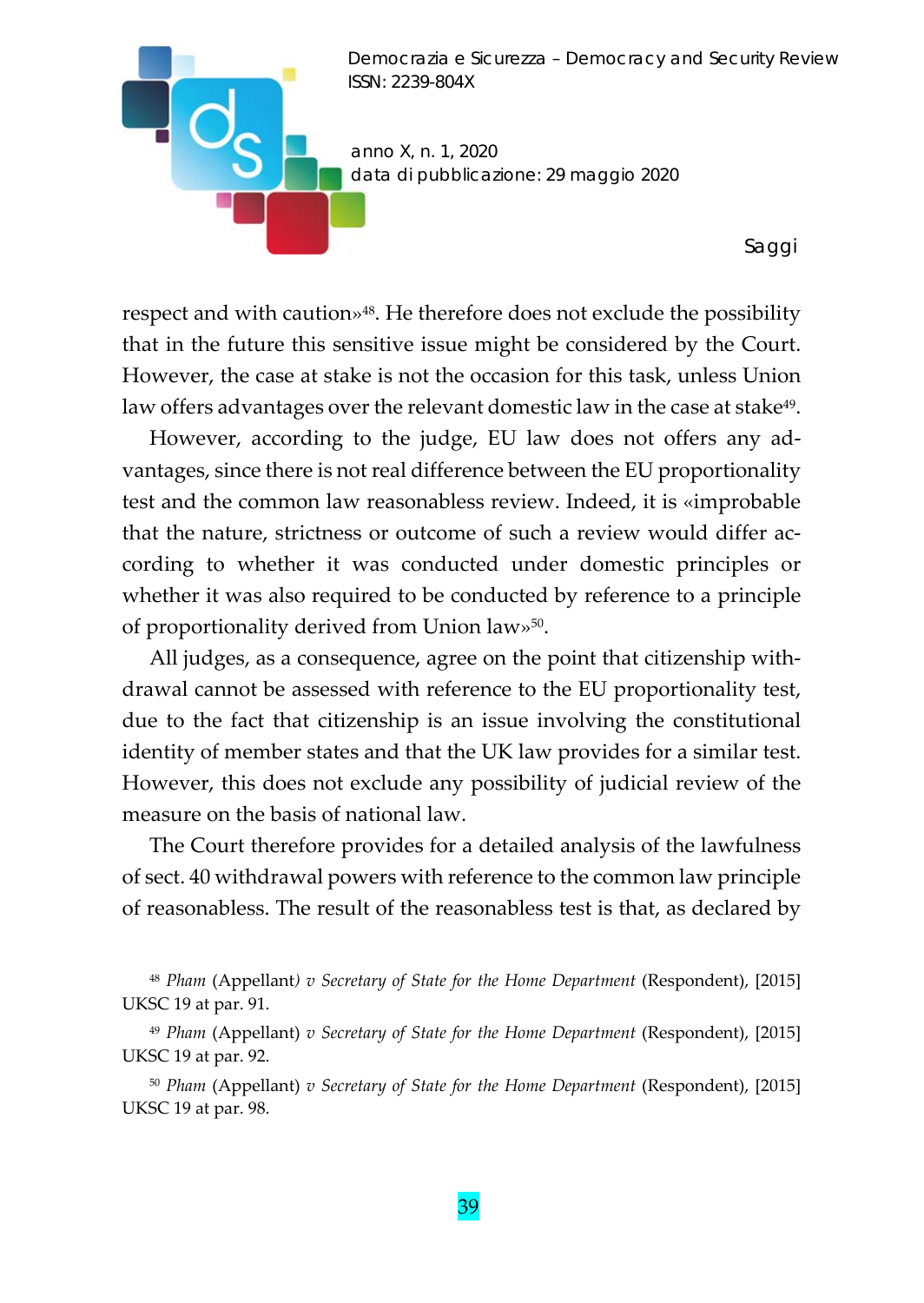

Lord Sumption, the right to nationality is without any doubt «at the weightiest end of the sliding scale» of human rights in the UK. However, according to the judge, at the opposite end of the scale there is the security of the UK, as a «countervailing public interest»51. As a consequence, the UK Supreme Court, while recognising that the power to revoke citizen‐ ship is «a radical step» whose exercise would consequently require a «strict standard of judicial review»<sup>52</sup> decided to confirm the decision of withdrawal, even though conductive to a situation of *de facto* statelessness (Elliot 2015; Khan 2015; Noyce 2015; Martino 2016).

The decision of the UK Supreme Court in the *Pham* case demonstrates that European citizenship is an extremely ambiguous status, while na‐ tional citizenship is still considered the expression of the constitutional identity of the states. In addition, referring to the proportionality/reasonabless test in order to assess question concerning the right to Euro‐ pean/national citizenship means leaving the Courts with an extremely wide margin of appreciation in the context of a challenging issue.

Therefore, the fragility of the right to citizenship at both national and European level is confirmed and EU citizenship does not seem to be able to reinforce this contested right. All the problematic issues concerning the need to find a balance between citizenship as a human right, on one side, and national sovereignity, on the other, emerge also – and maybe even in more radical terms – in the context of Brexit. It the end, it can been suggested that the fragility of the right to citizenship in the EU is strictly linked

<sup>51</sup> *Pham* (Appellant*) v Secretary of State for the Home Department* (Respondent) [2015] UKSC 19, opinion laid down by Lord Sumption [108].

<sup>52</sup> *Pham* (Appellant) *v Secretary of State for the Home Department* (Respondent) [2015] UKSC 19, opinion laid down by Lord Mance, at par. 98.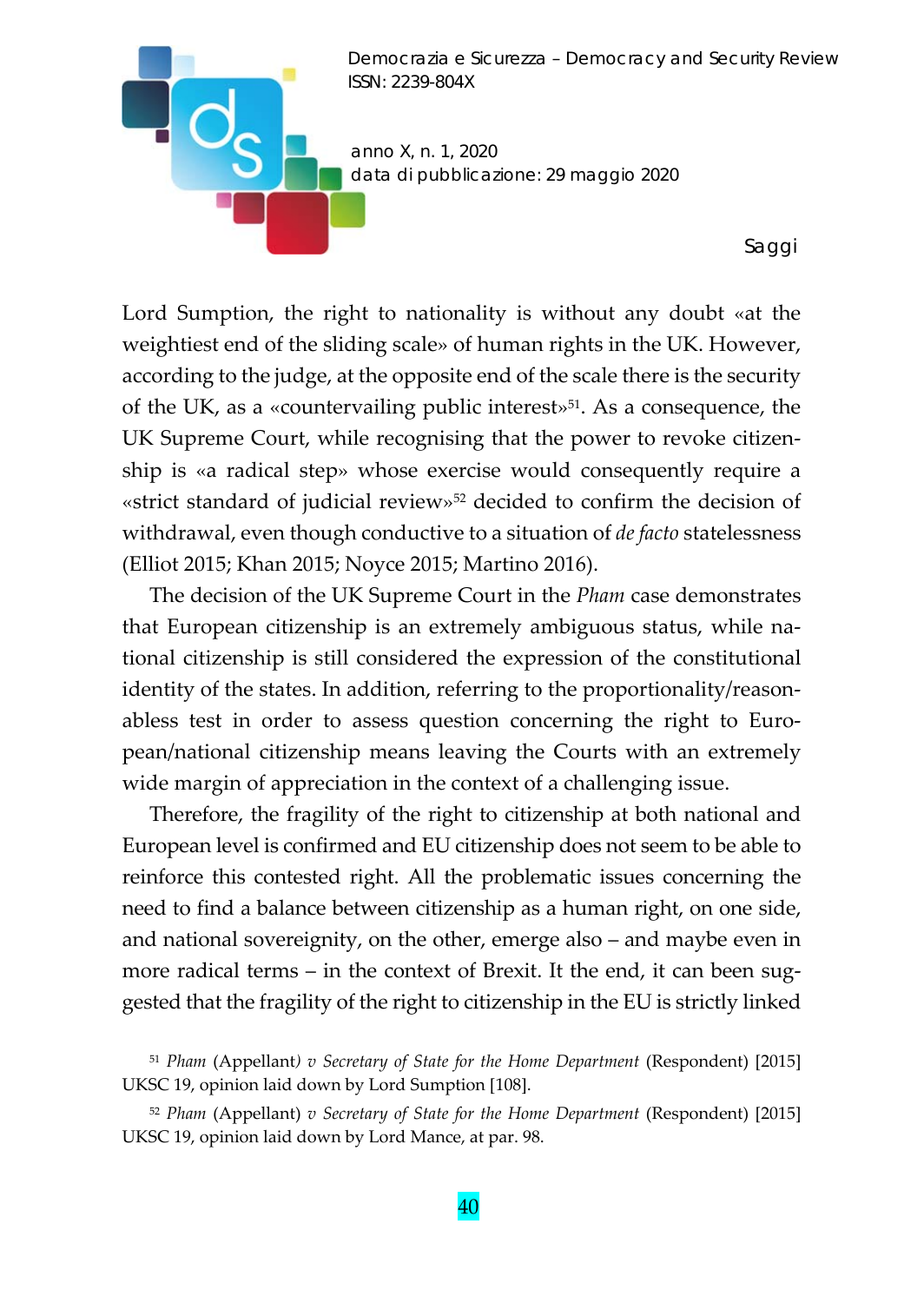

both with the ambiguous nature of the status of European citizenship as well as with the uncertain institutional nature of the European Union.

#### **5. Brexit and EU citizenship**

Following the referendum on Brexit and the conclusion, after four years of strenuous negotiations<sup>53</sup>, of the Withrawal Agreement<sup>54</sup>, since January  $31<sup>st</sup>$  2020 the UK is no longer a member of the EU. The negotiations have been particularly complex due to the disagreement on several relevant is‐ sues concerning the basic principles and values of the whole UK constitutional system (Martinelli 2017; Frosini 2019; Bogdanor 2019), including the place of the referendum in the complex UK constitutional architecture (Torre and Frosini 2012), the allocation of powers between the Government and the Parliament (Torre 2017; McConalogue 2020), the implications of Brexit to devolution and the relationship between UK and Scotland (Frosini 2017), as well as its effects regarding individual rights (Gianello 2017)<sup>55</sup>.

<sup>53</sup> As widely known, the referendum on the withdrawal of the UK from the EU was held on June 23, 2016. With a majority of 51,9%, the British people decided to leave the EU. The negotiations started soon after the referendum, but it was not until the end of 2019 that the Withdrawal Agreement was concluded and ratified by the UK Parliament.

<sup>54</sup> *Agreement on the withdrawal of the United Kingdom of Great Britain and Northern Ireland from the European Union and the European Atomic Energy Community* (2019/C 384 I/01), which entered into force on 1st February 2020.

<sup>55</sup> Indeed, in the context of the negotiations two major cases were brought in front of the UK Supreme Court: *R (on the application of Miller and another) (Respondents) v Secretary of State for Exiting the European Union (Appellant), [2017] UKSC 5; R (on the application of*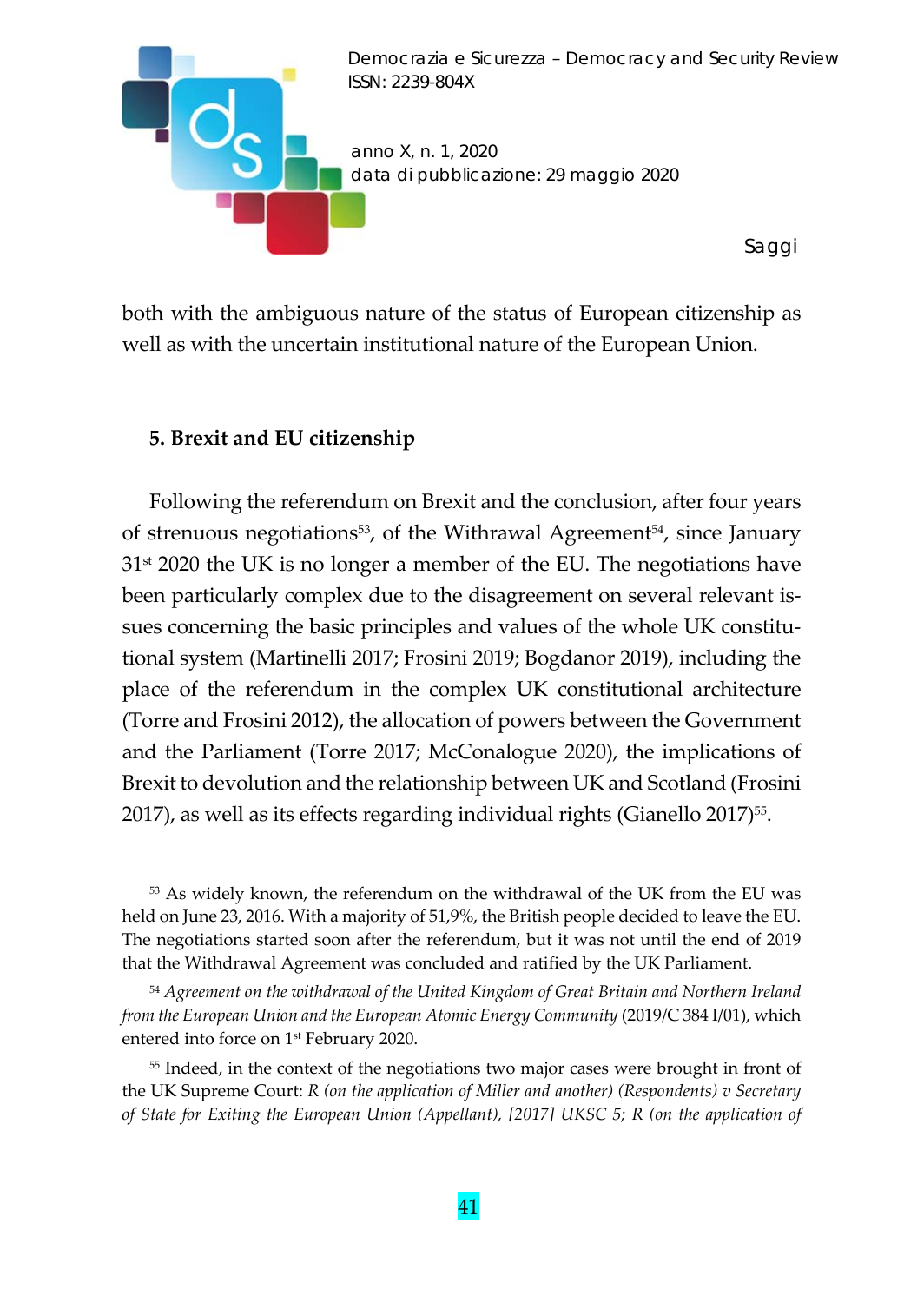

The question of the future of the rights of British nationals residing in other EU member states as well as of EU citizens residing in the UK after Brexit – raising both constitutional and European issues – has been one of major concern since the beginning of the negotiations. Those problems have been discussed not only in terms of fundamental rights of the EU citizens but also with reference to the right to EU citizenship.

Indeed, due to the derivative nature of the European citizenship, the withdrawal of the UK from the EU should entail as an automatic effect the revocation of EU citizenship of British nationals as well as the revoca‐ tion of all the rights connected with the status of EU citizenship of those European individuals who, not being UK nationals, were settled in the UK at the time of the withdrawal.

However, it has been claimed that, considering the ECJ case-law, the loss of EU citizenship following UK withdrawal should have respected the principle of proportionality. Therefore, if not proportional, the automatic loss of EU citizenship should not be admitted. It was based on this reasoning the preliminary reference submitted by the District Court of Amster‐ dam to the ECJ on February 28 2018 (Arnull 2018)<sup>56</sup>, The reference arose from judicial proceedings initiated before the District Court by a group of UK citizens residing in Amsterdam who claimed that their right to abide in the Netherlands was confirmed notwithstanding Brexit. The Court decided to refer the Case to the ECJ on the basis of AG Maduro's conclusions in the

<sup>56</sup> District Court of Amsterdam, *Private law division, civil law presiding judge*, C/13/640244/KG ZA 17‐1327 FB/AA, 7 February 2018.

*Miller) (Appellant) v The Prime Minister (Respondent) Cherry and others (Respondents) v Advo‐ cate General for Scotland (Appellant) (Scotland)*, [2019] UKSC 41.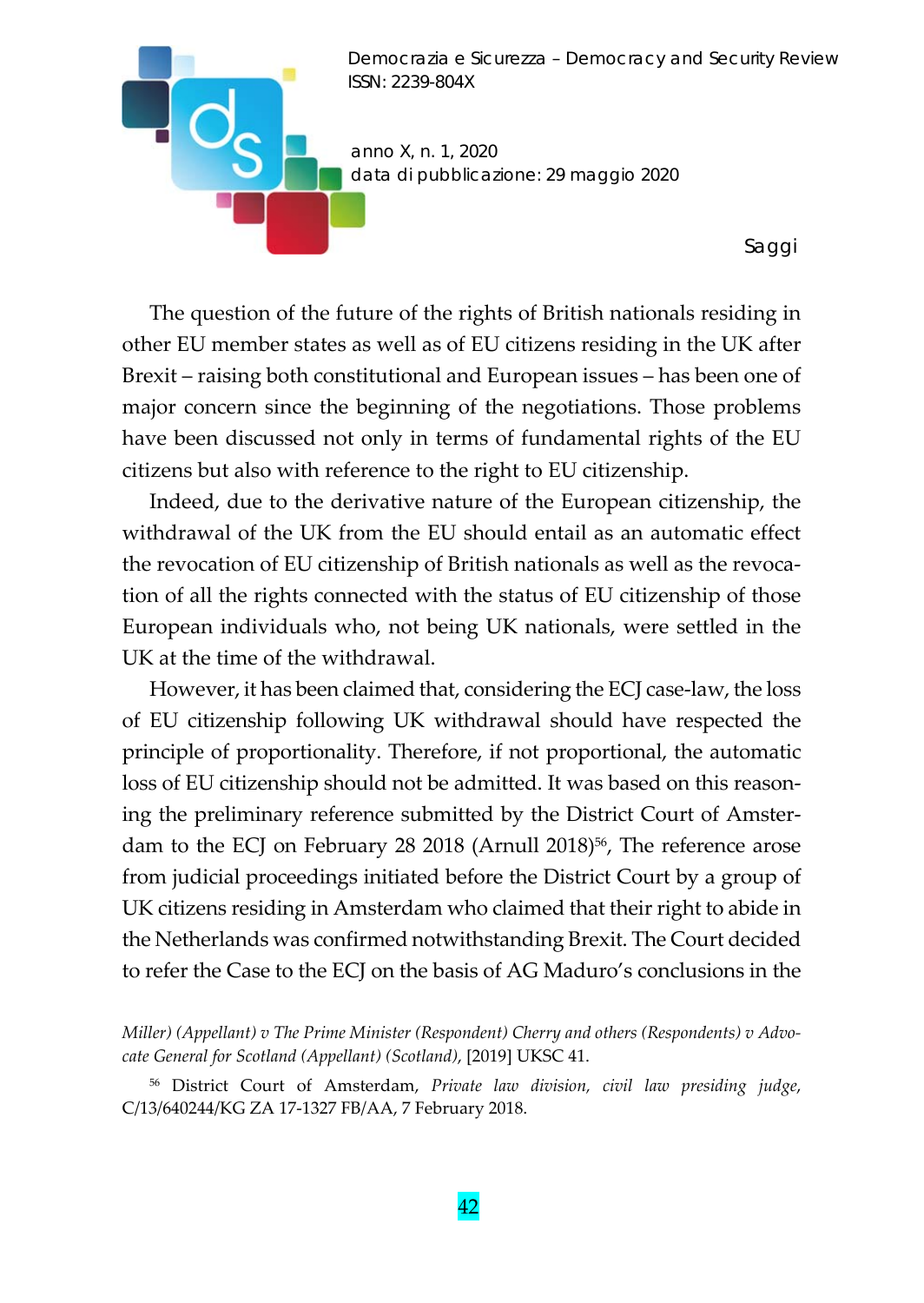

*Rottman* case according to which «Once lawfully acquired, EU citizenship is an independent source of rights and obligations that cannot be simply reduced or affected by national government action»<sup>57</sup>. On these basis, the Court referred to the ECJ the following questions:

Does the withdrawal of the United Kingdom from the EU automatically lead to the loss of the EU citizenship of British nationals and thus to the elimination of the rights and freedoms deriving from EU citizenship, if and in so far as the negotiations between the European Council and the United Kingdom are not otherwise agreed? If the answer to the first question is in the negative, should conditions or restrictions be imposed on the mainte‐ nance of the rights and freedoms to be derived from EU citizenship?58

The ECJ has never had the chance to answer the preliminary question since the Court of Appeal annulled the referral considering the issue ab‐ stract and hypothetical (McCrea 2018). However, it might reasonably be presumed that, on the basis of its previous case‐law, the European Court would have answered the question in the negative. Indeed, the Rottman and the Tijebbes cases – concerning the question of the possible right of an individual right to retain the status of EU citizenship notwithstanding the revocation of national citizenship – can hardly be considered as rele‐ vant precedents for the Brexit case, concerning the loss of the status of EU

<sup>57</sup> District Court of Amsterdam, *Private law division, civil law presiding judge*, C/13/640244/KG ZA 17‐1327 FB/AA, 7 February 2018 at par. 5.20.

<sup>58</sup> District Court of Amsterdam, *Private law division, civil law presiding judge*, C/13/640244/KG ZA 17‐1327 FB/AA, 7 February 2018 at par. 5.27.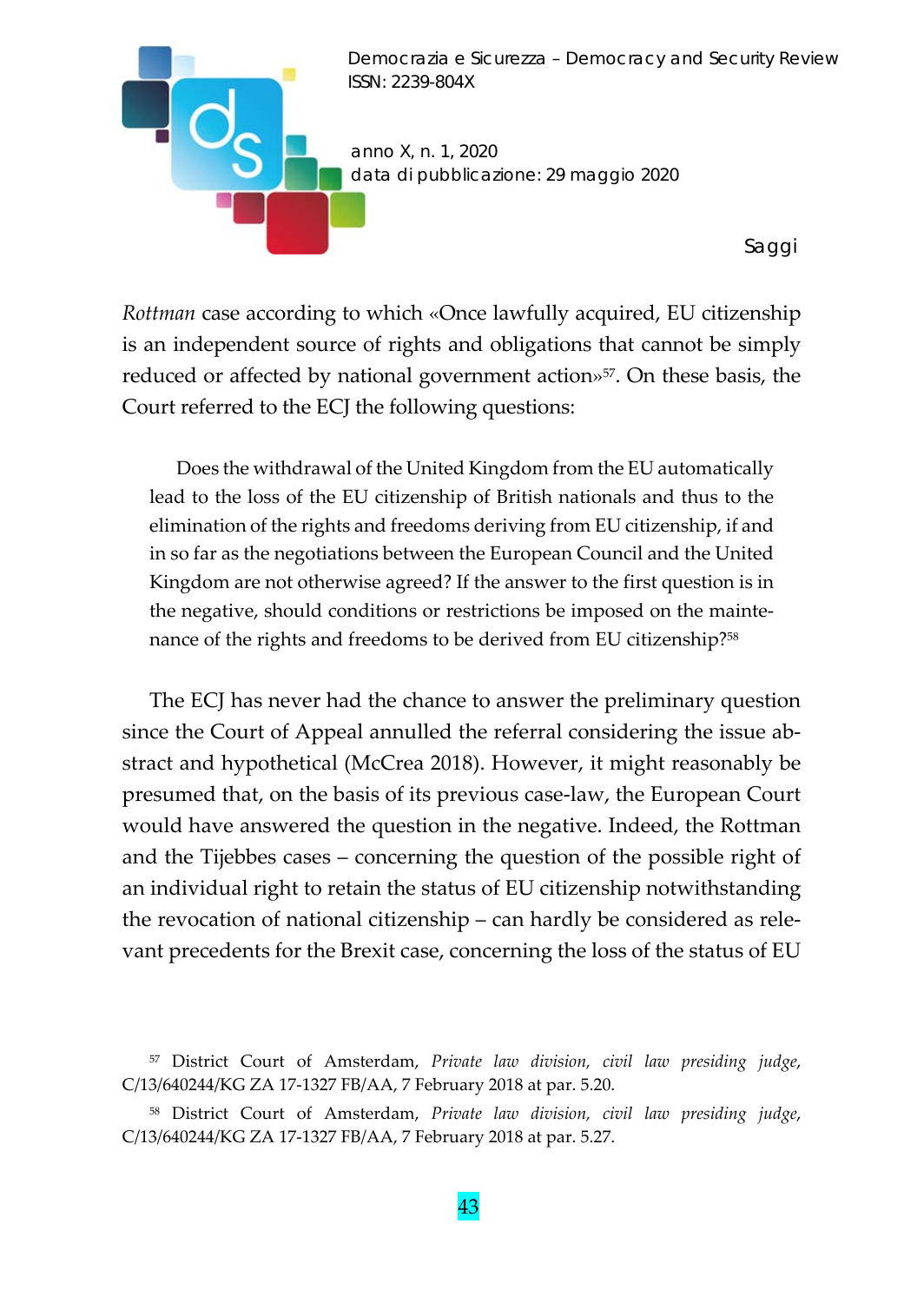

citizenship following the decision of a member state to withdraw from the EU (van der Mei 2018).

In other terms, in the light of the treaties currently in force and the ECJ case-law, there is no place in the EU for any right to EU citizenship, neither in individual nor in collective terms.

In this sense, it is not surprising that the proposal supported by the Welsh party Plaid Cymru to maintain the status of EU citizenship for British citizens residing in a EU member state, founded on the existence of a right to EU citizenship, that, once acquired, cannot be revoked (Worster 2018; Dawson, Augenstein 2016), was not taken in consideration during the negotiations.

In contrast, the proposal to introduce the status of associate EU citizenship after Brexit (Roeben, Snell, Minnerop, Telles and Bush 2017), while problematic on several different grounds, seemed more coherent with the current development of EU citizenship.

The associate citizenship was intended as a new status, aiming at introducing a "quasi‐EU citizenship" on the model of the status recognised to Greenlander citizens, founded on the idea according to which, even though EU citizenship is not considered as an autonomous status, its effects are nev‐ ertheless independent. As a consequence, suspending all the right deriving from EU citizenship would have been contrary to the principle of effective‐ ness of EU law (Kostakopoulou 2018), as well as to the principle of proportionality as required in *Rottman* (Rieder 2013; but in contrast: Davies 2016)*.*

However, the proposal to introduce the status of associate citizenship was rejected. Indeed, this peculiar status was contested on legal, prag‐ matic and democratic grounds. As to the legal grounds, as it was pointed out, the introduction of the associate citizenship would have required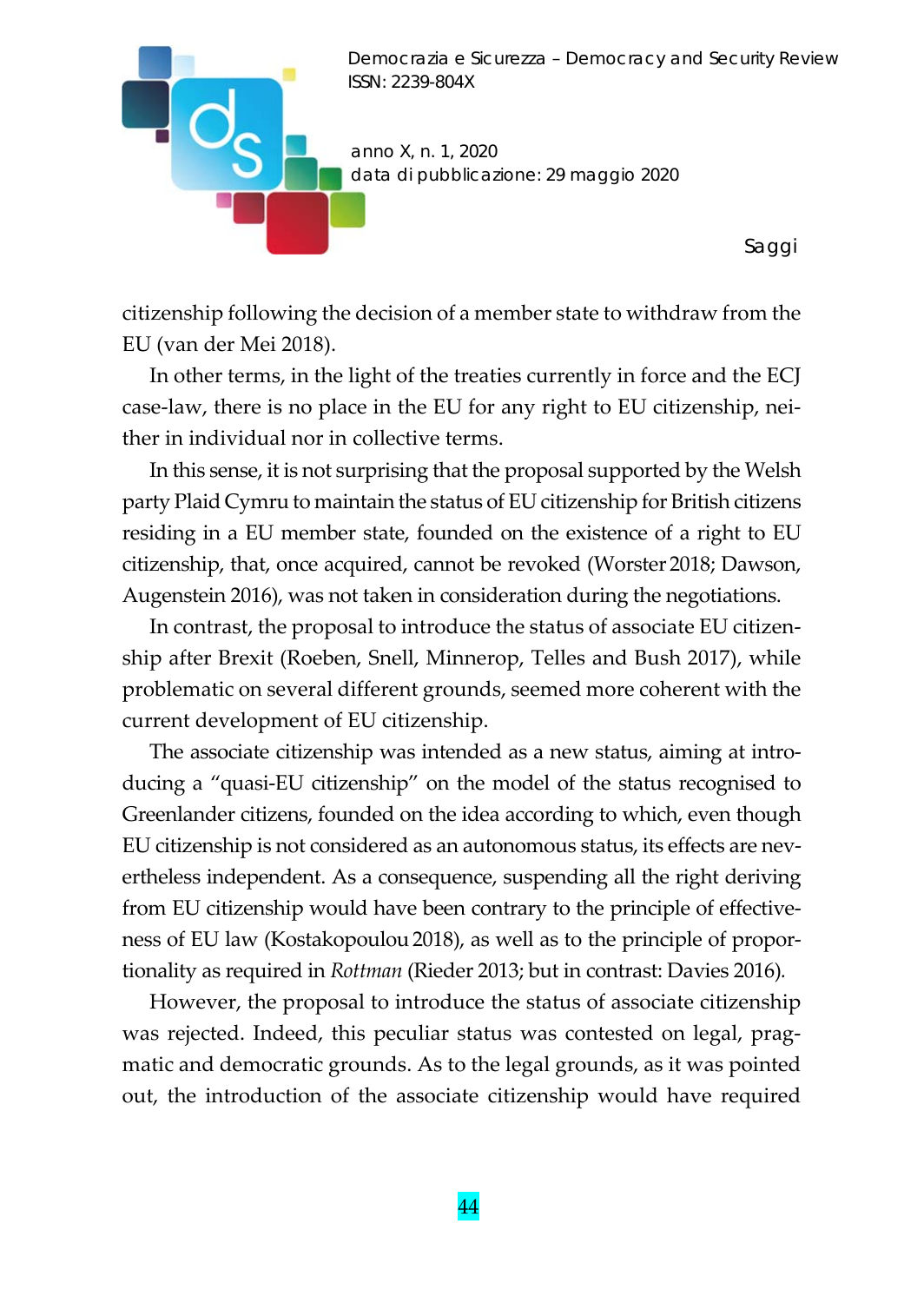

Treaty amendments. In addition, it was suggested that the status of asso‐ ciate citizenship would have failed on pragmatic grounds since it would have been in contrast with the principle of reciprocity and its effect would have been to make desirable any future exit process from the EU (Kochenov and van den Brink 2018, 2019). With reference to the demo‐ cratic grounds, the associate citizenship would have consisted in the circumvention of the popular will as expressed in the Brexit referendum (Yong 2016). In particular, the introduction of a tax or fee connected with the status of EU associate citizens had been criticized based on economic discrimination grounds (Oliva 2017; Lashyn 2019).

The debate that preceded the conclusion of the Withdrawal Agreement shows that the question of the status of EU citizenship is crucial, with ref‐ erence not only to the Brexit case but also to the future development of the process of EU integration.

Indeed, the Agreement established detailed rules concerning the rights of UK and EU citizens after Brexit. However, the aim of the provisions is narrowly defined in terms of «reciprocal protection for Union citizens and United Kingdom nationals, as well as their respective family members, where they have exercised free movement rights before a date set in this Agreement, and to ensure that their rights under this Agreement are en‐ forceable and based on the principle of non‐discrimination»59.

<sup>59</sup> Withdrawal Agreement, Preamble.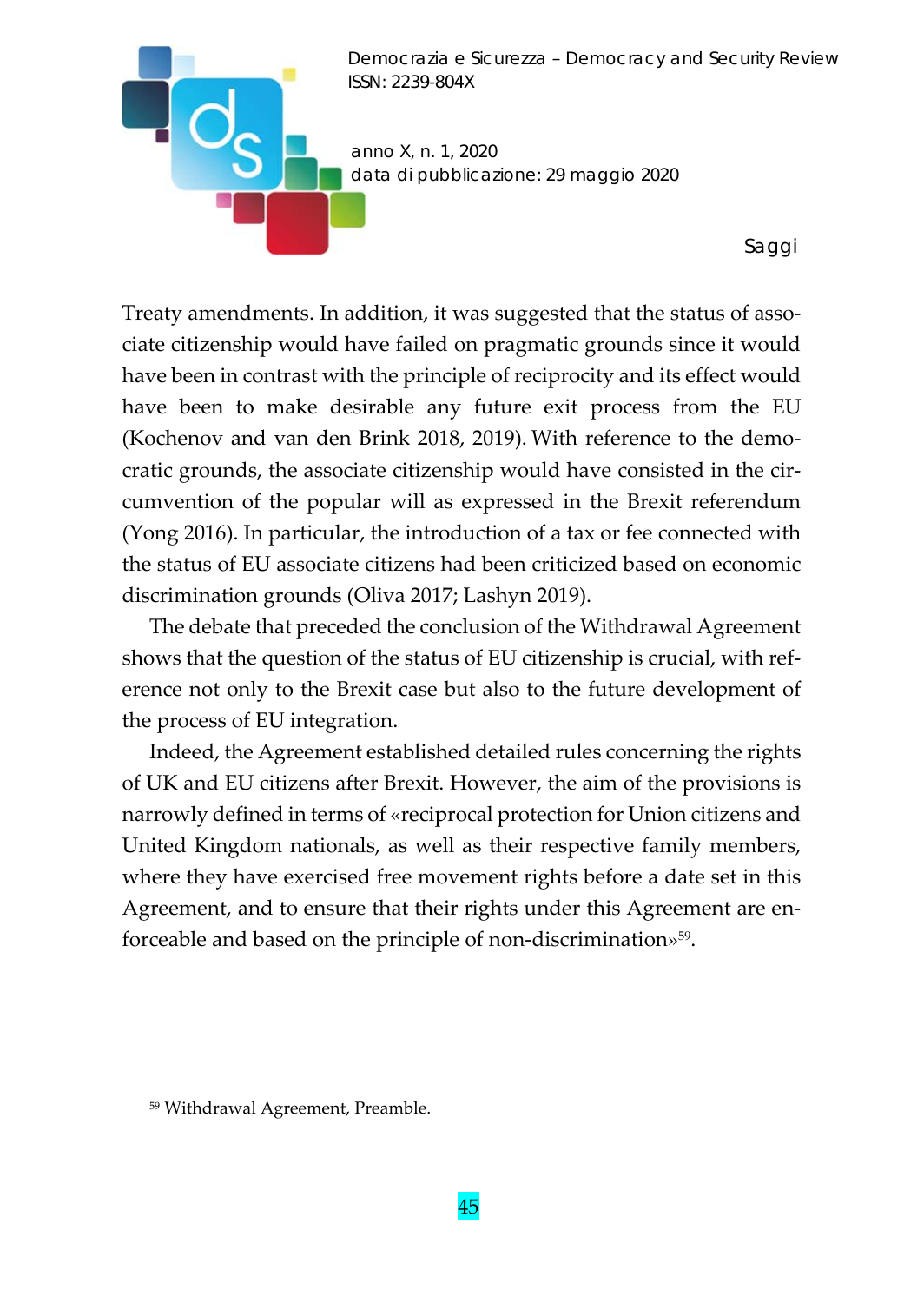

Accordingly, part II of the Withdrawal Agreement, devoted to citizens' rights, provides only for residence rights, $60$  the right to exit and entry, $61$ and the right of permanent residence $62$  of EU and UK citizens who had previously exercised free movement rights based on EU citizenship. The rules are enforceable only with reference to: a) Union citizens who exercised their right to reside in the United Kingdom in accordance with Un‐ ion law before the end of the transition period and continue to reside there thereafter; b) United Kingdom nationals who exercised their right to re‐ side in a Member State in accordance with Union law before the end of the transition period and continue to reside there thereafter; c) Union cit‐ izens who exercised their right as frontier workers in the United Kingdom in accordance with Union law before the end of the transition period and continue to do so thereafter; d) United Kingdom nationals who exercised their right as frontier workers in one or more Member States in accord‐ ance with Union law before the end of the transition period and continue to do so thereafter. The same rights are also extended to the family members of the above mentioned citizens.<sup>63</sup>

In contrast, no mention is made to EU citizenship as a right nor to any possible form of autonomy from national citizenship for UK citizens, who, in the end, after Brexit, simply lost their status of EU citizens. The fragility of EU citizenship is confirmed.

- <sup>61</sup> Withdrawal Agreement, art. 14.
- <sup>62</sup> Withdrawal Agreement, art. 15.
- <sup>63</sup> Withdrawal Agreement, art. 10, *Personal Scope*.

<sup>60</sup> Withdrawal Agreement, art. 13.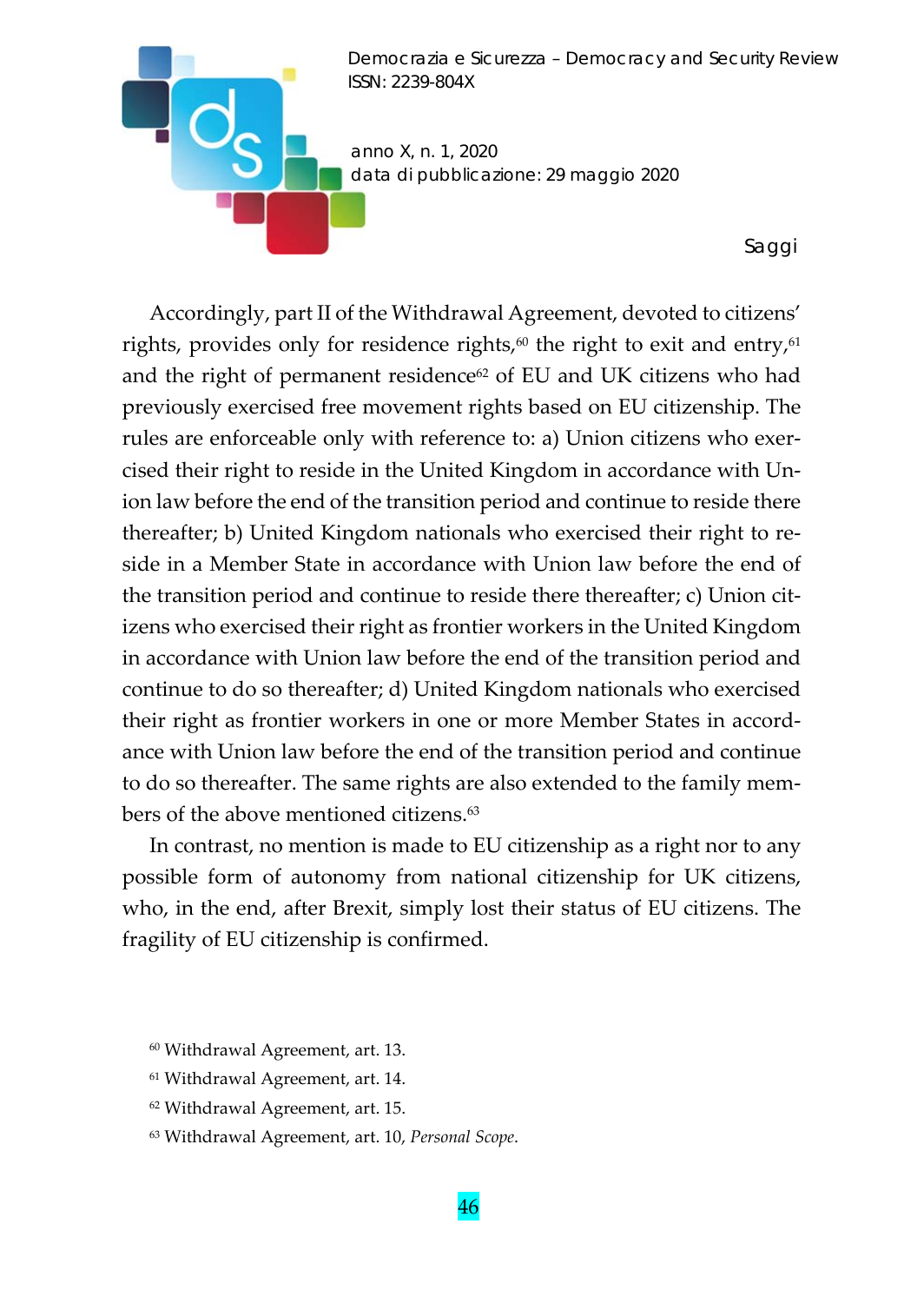

## **6. Final Remarks. A Right to Citizenship in Europe?**

As it has been pointed out, EU citizenship is facing an «existential cri‐ sis» (Garner 2018), calling for its re‐foundation and all the incontinences of this status are emerging in the context of Brexit (Garner 2016). It can be suggested that the crisis of EU citizenship is both cause and effect of the unfinished process of political European integration. It is an effect because in the EU, as an association of sovereign states, the power to adopt the rules on the conferral and the revocation of citizenship are still considered as an exclusive national privilege. At the same time, however, it is a cause, because, at is has been stated by the UK Supreme Court, it is through the status of citizenship that the constitutional identity of a community is shaped.

As highlighted in this paper, the effects of the status of EU citizenship concerning the rights of the individuals of the member states are consid‐ erable. Accordingly, its impact on the sovereignty of national states is significant. However, when fundamental rights connected with EU citizen‐ ship are at stake, the balance between member states' discretion and EU authority is ambiguous. This is particularly true with reference to the sup‐ posed existence of a right to EU citizenship. Indeed, the right to citizen‐ ship is extremely weak not only at the international level but also in the context of the European Union.

The ECJ case‐law following the Rottman decision seemed at a first glance to offer a more flexible interpretation of the rule of the additional nature of EU citizenship and therefore to the absolute denial of any right to EU citizenship. However, leaving to the member states the final author‐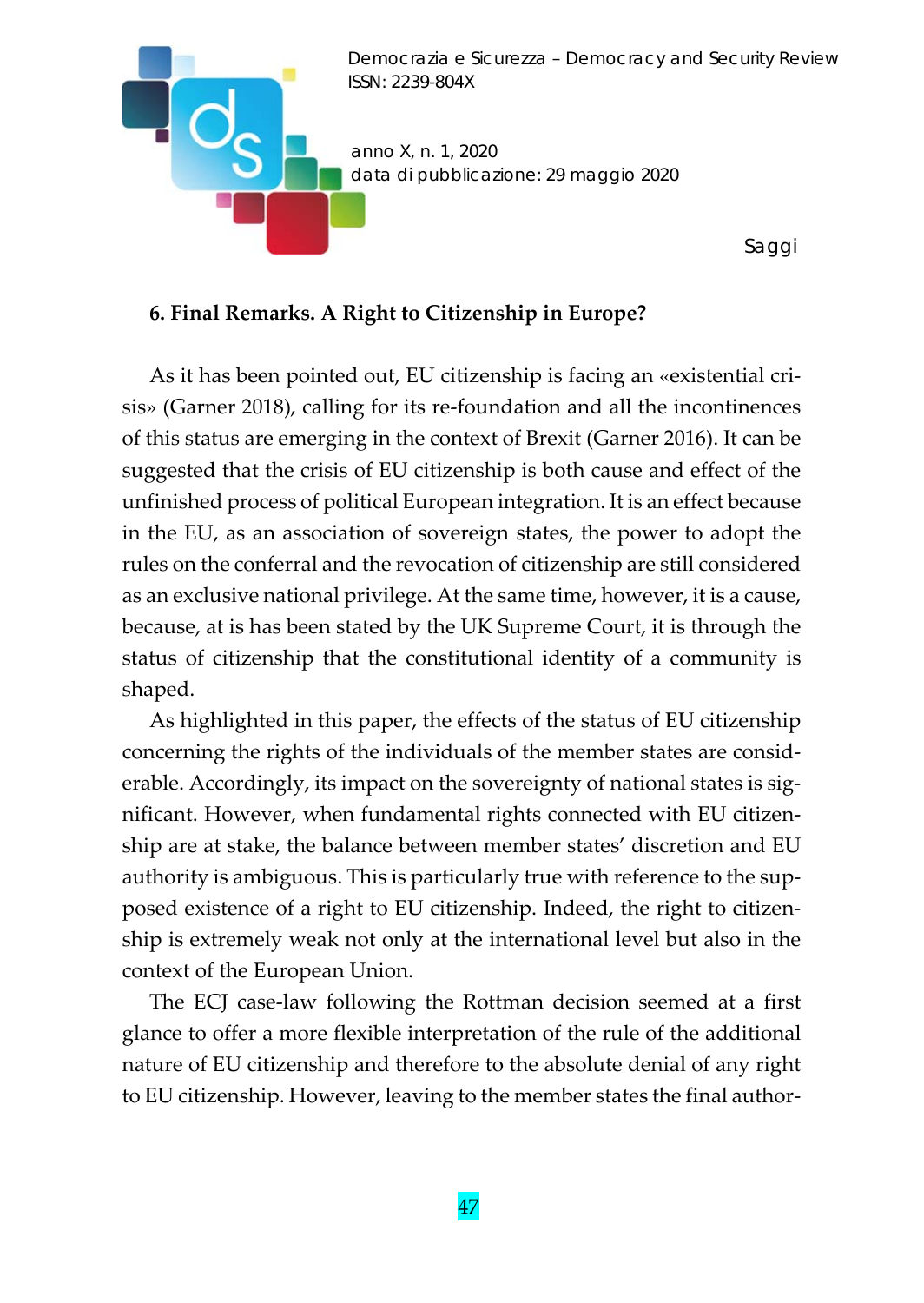

ity to decide on the proportionality of citizenship revocation, it is con‐ firmed the principle according to which in Europe the states are still the masters of citizenship. As a result, it is not possible to derive from the interpretation of the Treaties currently in force and the ECJ case‐law any principle of autonomy of EU citizenship and, therefore, any right to EU citizenship. These remarks are reinforced when considering the narrow rules adopted to solve the citizenship questions in the context of Brexit.

In the light of the current crisis of both the process of EU integration and of the status of EU citizenship itself, recognising EU citizenship as an autonomous status, to be considered as a right instead of a privilege awarded on the basis of the will of national states, would be therefore an important step in the process of the re-foundation not only of EU citizenship but of the European Union as a whole. This is however an extremely hard task, requiring not only legal action but also a strong political will both at national and at European level.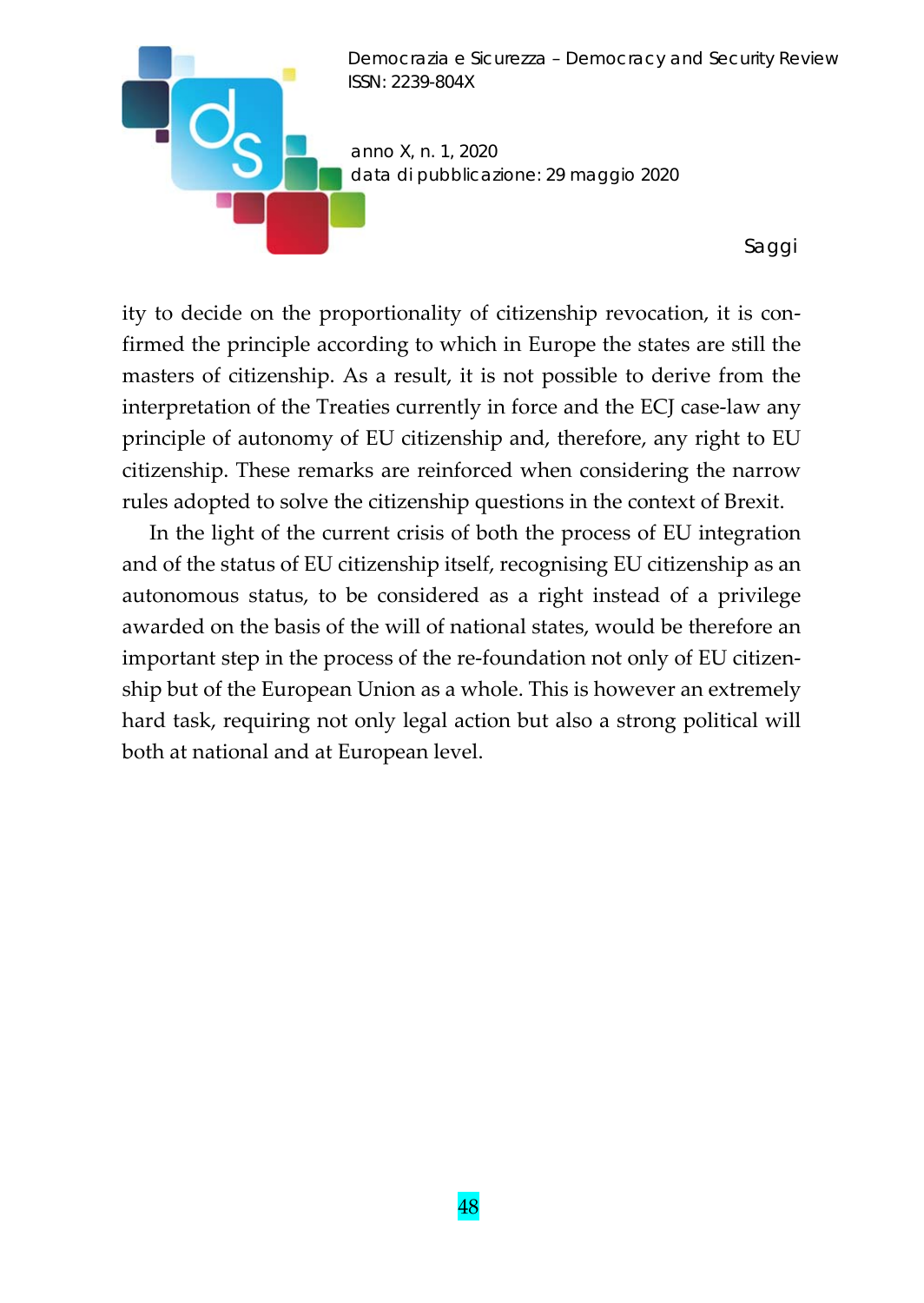

#### **References**

Arendt, A. (1948), *The Origins of Totalitarianism*, New York: Harcourt Brace Jovanovich, Inc..

Arnull, A. (2018), *UK nationals and EU citizenship: References to the Euro‐ pean Court of Justice and the February 2018 decisions of the District Court, Am‐ sterdam*, in *EU Law Analysis*, www.eulawanalysis.blogspot.com (last ac‐ cessed 13 November 2013).

Bell, M. (2007), *Civic Citizenship and Migrant Integration*, in *European Public Law*, pp. 311‐333.

Bialosky, J. (2015), *Regional Protection of the Right to a Nationality*, in *Cardozo Journal of International and Comparative Law*, pp. 153‐192.

Bogdanor, V. (2019), *Beyond Brexit: Britain's unprotected constitution*, London: I B Tauris.

Cambien, N. (2018), *Residence Rights for EU Citizens and Their Family Members: Navigating the New Normal*, in *European Papers*, 3, pp. 1333‐1352.

Carrera Nunez, S. , G.‐R. De Groot (eds.) (2015), *European Citizenship at the Crossroads*. *The Role of the European Union on Loss and Acquisition of Na‐ tionality*, Oisterwijk: Wolf Legal Publishers.

Cartabia, M., *Cittadinanza europea*, in *Enc. Giur. Treccani*, 1995.

Chan, J.M.M. (1991), *The Right to a Nationality as a Human Right. The Current Trend Towards Recognition*, in *Human Rights Law Journal*, 1‐2, pp. 153‐192.

Closa, C. (1992), *The Concept of Citizenship in the Treaty on European Un‐ ion*, *Common Market Law Review*, pp. 1137‐1169.

Closa, C. (1995), *Citizenship of the Union and Nationality of Member States*, in *Common Market Law Review*, pp. 487‐518.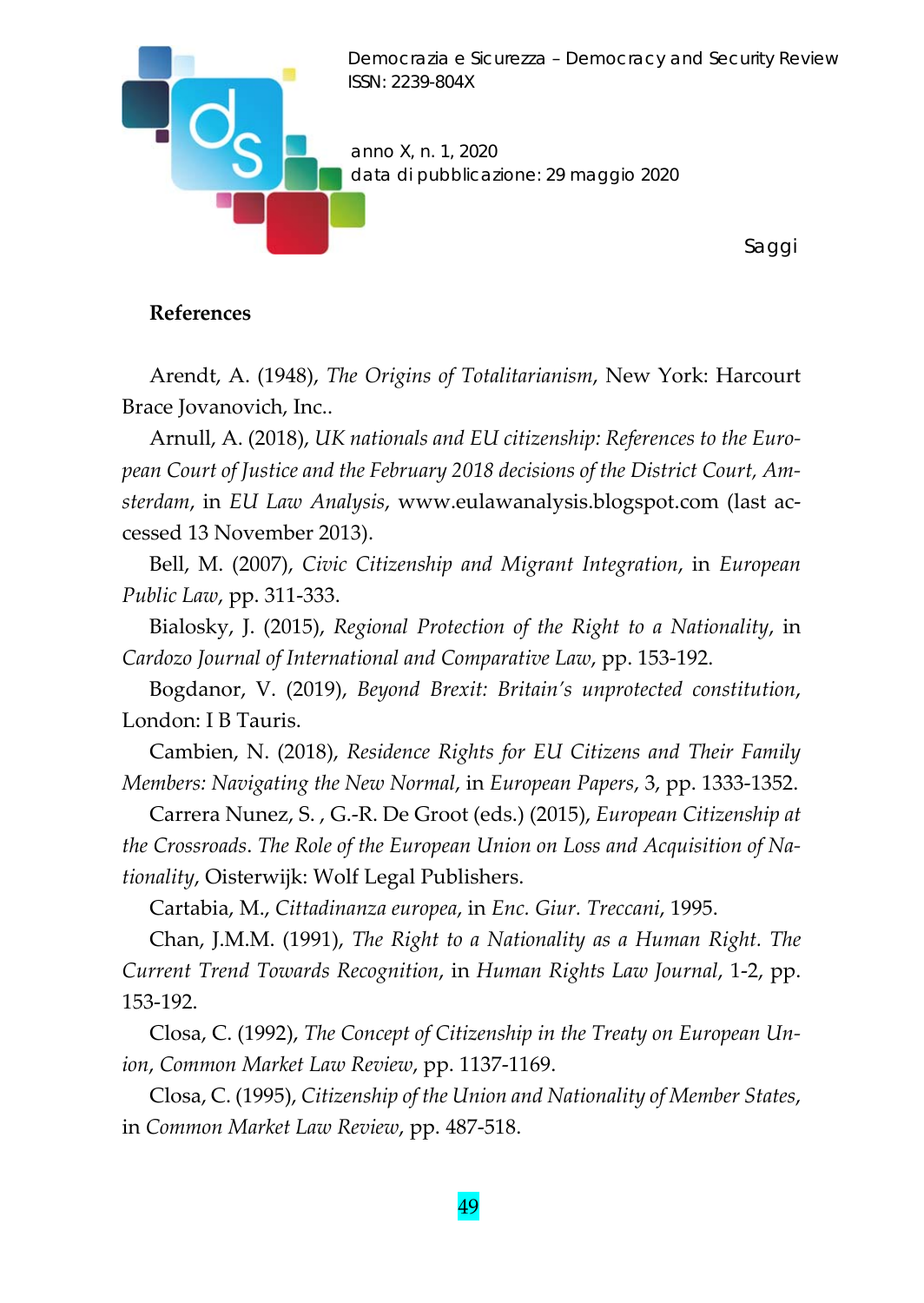

Davies, G. (2016), *Union Citizenship – Still Europeans' Destiny after Brexit?*, in *European Law Blog*, www.europeanlawblog.eu (last accessed 22 April 2020).

Dawson, M. , D. Augenstein (2016), *After Brexit: Time for a further De‐ coupling of European and National Citizenship?*, in *VerfassungBlog*, www.ver‐ fassungsblog.de (last accessed 22 April 2020).

De Groot, R., A. Seling (2011), *Court of Justice of the European Union: De‐ cision of 2 March 2010, Case C‐315/08, Janko Rottman v. Freistaat Bayern, Note 2, The Consequences of the Rottmann Judgment on Member State Autonomy – The European Court of Justice's Avant‐Guardism in Nationality Matters*, in *Eu‐ ropean Constitutional Law Review*, pp. 150‐160.

Dicosola, M., *The Right to Citizenship and Human Dignity*, in C. Dupré (ed.), *Human Dignity and Democracy in Europe*, Cheltenham: Edward Elgar Publishing, in press.

Elliot, M. (2015), *Proportionality and contextualism in common‐law review: The Supreme Court's judgment in Pham*, in *Public Law for Everyone*, www.publiclawforeveryone.com (last accessed 13 November 2019).

Frosini, J.O. (2017), *Was It an Act of Self‐Dissolution? Brexit and the Future of the United Kingdom*, pp. 21‐39.

Frosini, J.O. (2019), *Is Brexit Ripping up the Unwritten Constitution of the United Kingdom?*, in *Italian Journal of Public Law*, 1, pp. 1‐7.

Ganczer, M. (2014), *The Right to Nationality as a Human Right?*, in *Hun‐ garian Yearbook of International Law and European Law*, pp. 15‐33.

Gargiulo, P., L. Montanari (2012) *Le forme della cittadinanza. Tra cittadi‐ nanza europea e cittadinanza nazionale*, Roma: Ediesse.

Garner, O. (2016), *After Brexit: Protecting European citizens and citizenship from fragmentation*, in *EUI Working Paper LAW*, 2016/22.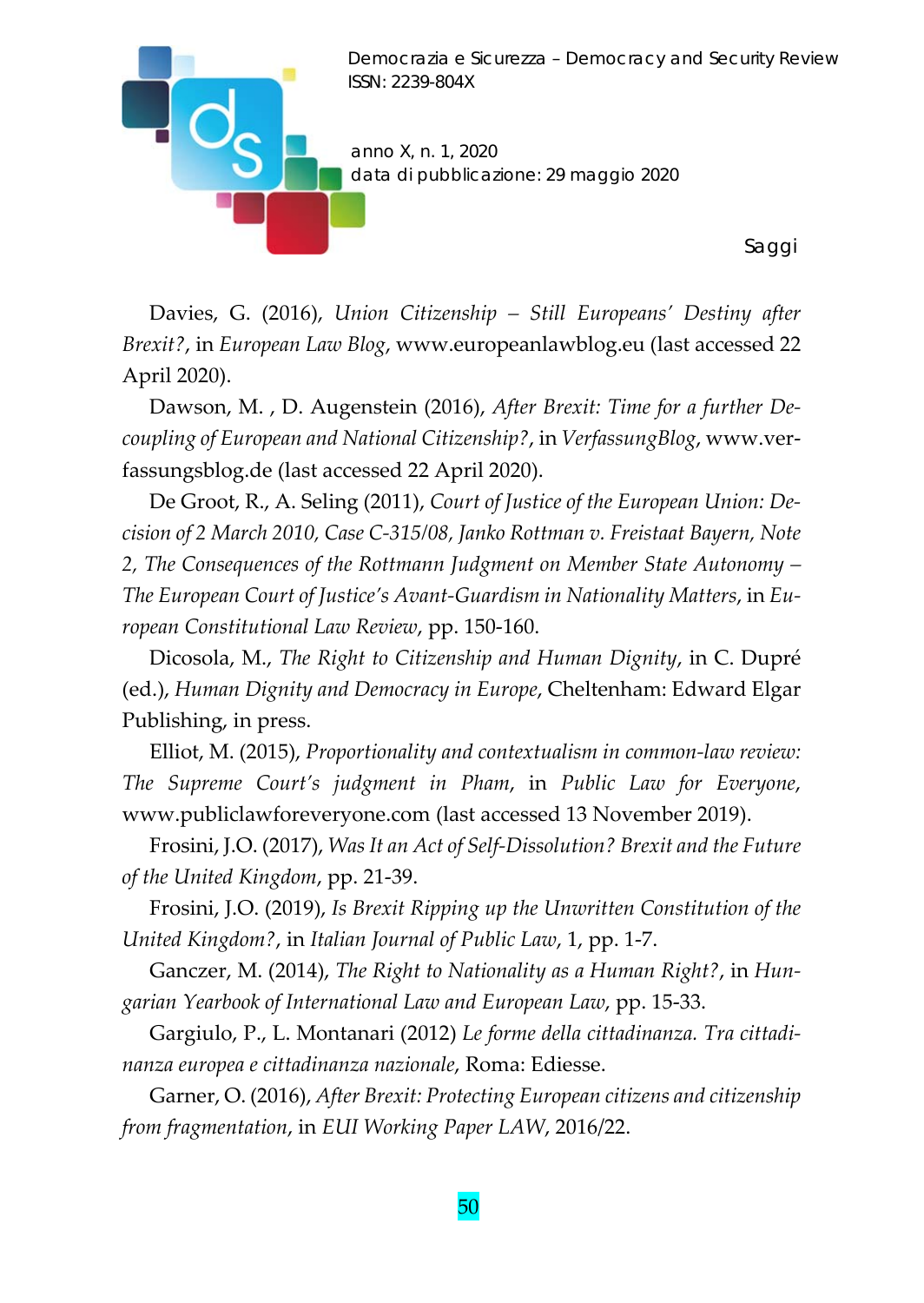

Garner, O. (2018), *The Existential Crisis of Citizenship of the European Un‐ ion: The Argument for an Autonomous Status*, in *Cambridge Yearbook of Euro‐ pean Legal Studies*, pp. 116–146.

Gianello, S. (2017), *Le conseguenze della Brexit sulla tutela dei diritti fonda‐ mentali: un puzzle complesso e ricco di incognite*, in C. Martinelli (ed.) (2017), *Il referendum Brexit e le sue ricadute costituzionali*, Sant'Arcangelo di Roma‐ gna: Maggioli, pp. 367‐391.

Gloynker, O. (2011), *The Correlation between the Status of Union Citizen‐ ship, the Rights Attached to it and Nationality in Rottmann*, in J. Shaw (ed.), *Has the European Court of Justice Challenged Member States Sovereignty in Nationality Law?*, in *EUI Working Papers*, RSCAS 2011/62, pp. 19‐20.

Hall, S. (1996), *Loss of Union Citizenship in Breach of Fundamental Rights*, in *European Law Review*, pp. 129‐143.

Hall, S. (1999), *The European Convention on Nationality and the Right to Have Rights*, in *European Law Review*, pp. 586‐602.

Jacobsohn, G. (2006), *Constitutional Identity*, in *The Review of Politics*, 3, pp. 361‐397.

Jacobsohn, G. (2010), *Constitutional Identity*, Cambridge: Harvard Uni‐ versity Press.

Khan, A.A. (2015), *Case Comment: Secretary of State for the Home Depart‐ ment v Pham (formerly known as B2) [2015] UKSC 19*, in *UKSC Blog*, www.ukscblog.com (last accessed 13 November 2019).

Kochenov, D. (2012), *Where is EU Citizenship Going? The Fraudolent Dr. Rottmann and the State of the Union in Europe*, in L.S. Talina (ed.), *Globalisa‐ tion, Migration and the Future of Europe: Insiders and Outsiders*, London: Routledge, pp. 240‐253.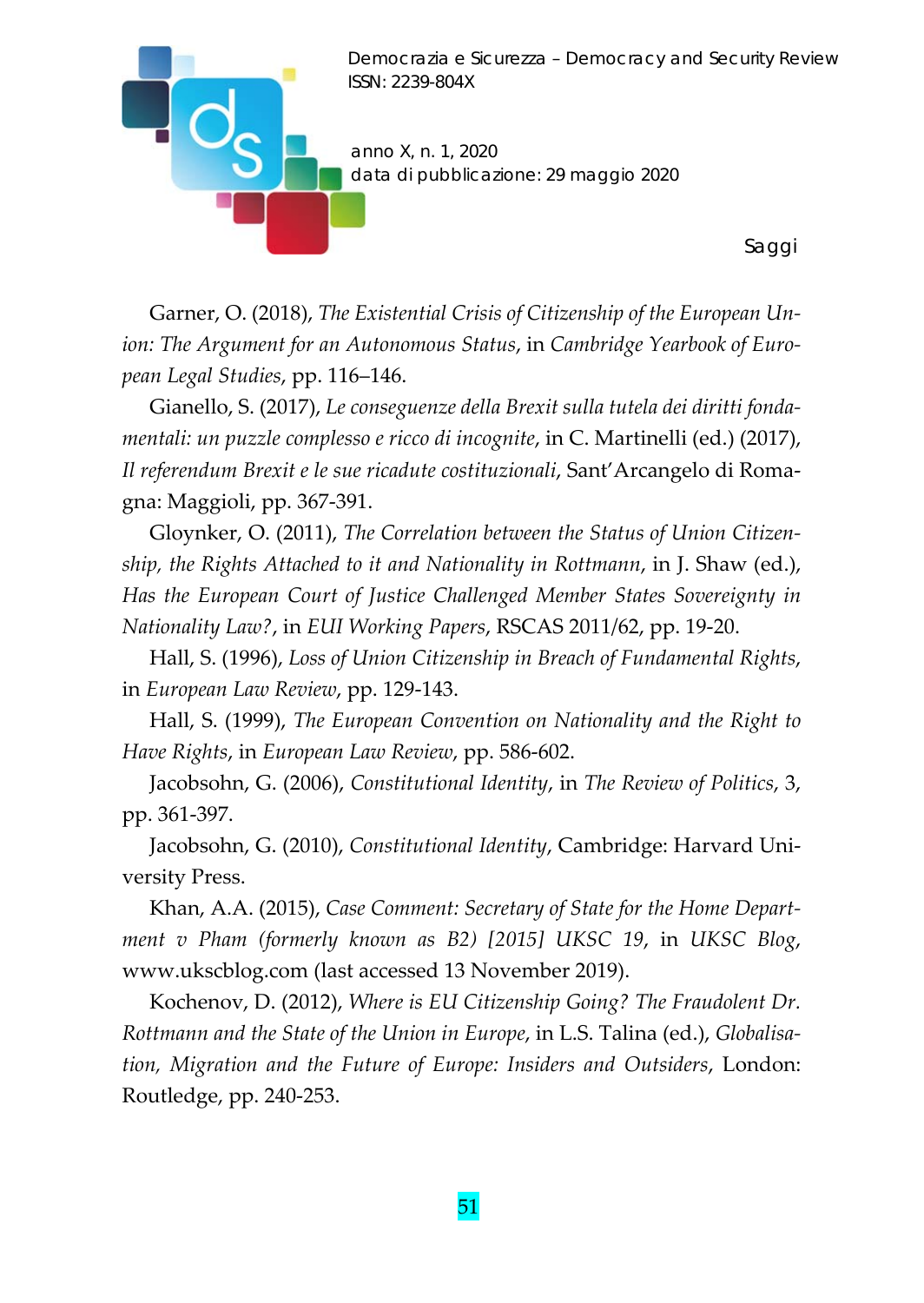

*Saggi* 

Kochenov, D. (2019), *The Tijebbes Fail*, in *European Papers*, *European Fo‐ rum*, 25 April 2019, pp. 1‐18.

Kochenov, D., M. van den Brink (2018), *A critical perspective on associate EU citizenship after Brexit*, in *DCU Brexit Institute Working Paper*, n. 2018‐5.

Kochenov, D., M. van den Brink (2019), *Against "Associate EU Citizen‐ ship"*, in *Journal of Common Market Studies*, 6, pp. 1366‐1382.

Konstadinides, T. (2010), *La Fraternité Européenne? The Extent of Na‐ tional Competence to Condition the Acquisition and Loss of Nationality from the Perspective of EU Citizenship*, in *European Law Review*, pp. 401‐414.

Kostakopoulou, D. (2018), *Scala Civium: Citizenship Templates Post‐ Brexit and the European Union's Duty to Protect EU Citizens*, in *Journal of Common Market Studies*, 4, pp. 854‐869.

Kovar, R., D. Simon (1993), *La citoyenneté européenne*, in *Cahiers de droit européen*, 3‐4, pp. 285‐316.

Langer, J. (2018), *EU citizenship from the cross‐border link to the genuine enjoyment test: understanding the 'stone‐by‐stone' approach of the Court of Jus‐ tice*, in J. van der Harst, G. Hoogers, G. Voerman (eds.) (2018), *European Citizenship in Perspective. History, Politics and Law*, Cheltenham ‐ North‐ ampton: Edward Elgar Publishing.

Lashyn, S. (2019), *Brexit Means Brexit: Does It so When It Comes to EU Citizenship?*, in *Ejil: Talk!*, www.ejiltalk.org (last accessed 22 April 2020).

Lauterpacht, H. (1950), *International Law and Human Rights*, London: Steven & Sons Limited.

Lippolis, V. (1994), *La cittadinanza europea*, Bologna: Il Mulino.

Martinelli, C. (ed.) (2017), *Il referendum Brexit e le sue ricadute costituzio‐ nali*, Sant'Arcangelo di Romagna: Maggioli.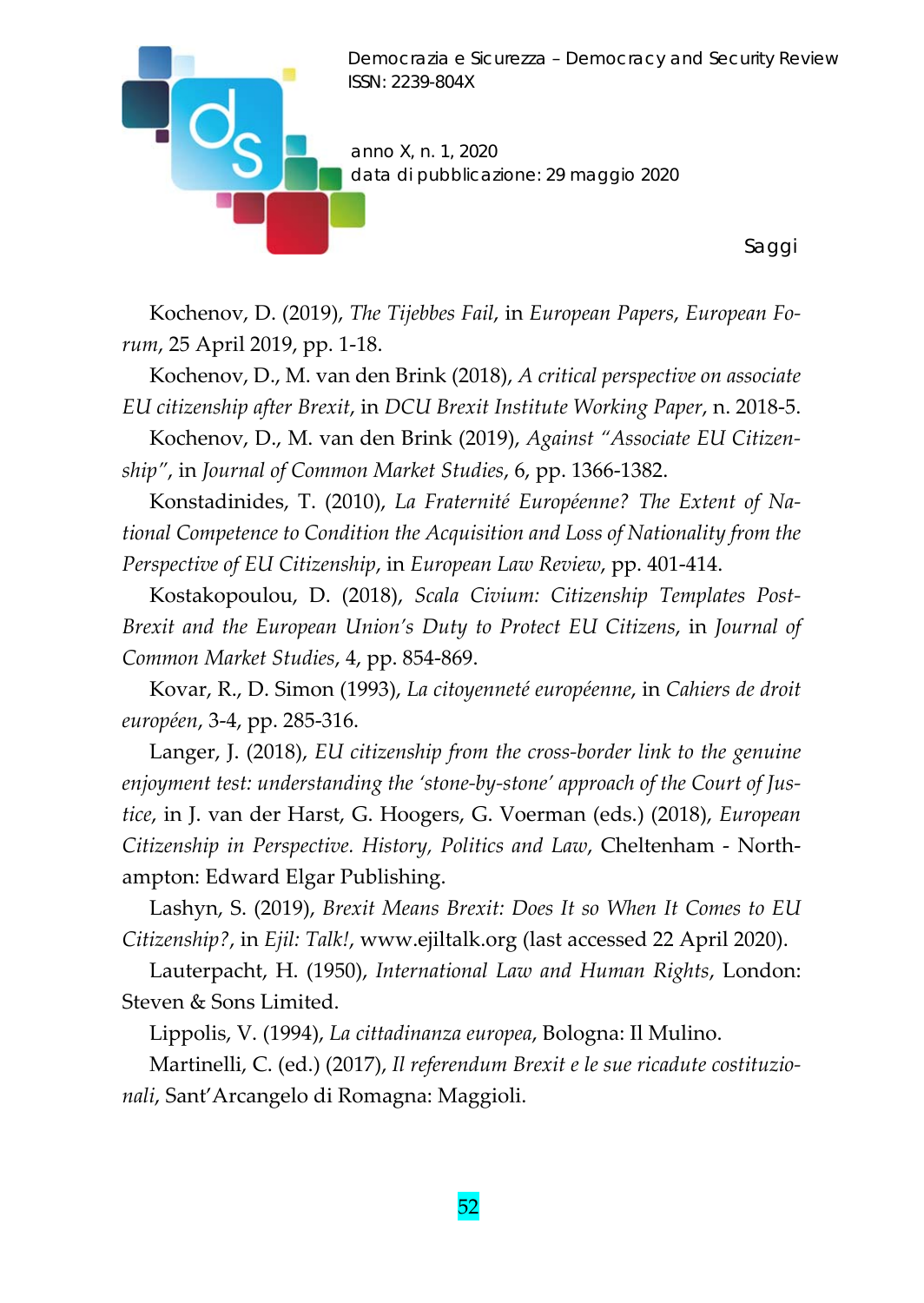

Martino, P. (2016), *La Corte suprema del Regno Unito su revoca della citta‐ dinanza e sicurezza nazionale: il caso Pham*, in *Democrazia e sicurezza*, 1, pp. 133‐192.

McConalogue, J. (2020), *The British Constitution Resettled: Parliamentary Sovereignty before and After Brexit*, Cham: Palgrave MacMillan.

Menéndez, A.J., E.D.H. Olsen (2020), *Challenging European Citizenship. Ideas and Realities in Contrast*, London: Palgrave MacMillan.

Milani, G. (2017), *Il diritto alla cittadinanza nella giurisprudenza della Corte EDU e della Corte IDU: le ragioni di un dialogo mancante*, in *Rivista dell'Asso‐ ciazione italiana dei costituzionalisti*, 4.

Mindus, P. (2017), *European Citizenship after Brexit. Freedom of Movement and Rights of Residence*, Palgrave MacMillan.

Moccia, L. (2018), in *European civic citizenship and EU integration policies*, in *Civitas Europa*, 1, pp. 107‐125).

Montanari, L. (2005), *I limiti europei alla disciplina nazionale della cittadi‐ nanza*, in *Diritto pubblico comparato ed europeo*, pp. 948‐954.

Montanari, L. (2012), *La cittadinanza in Europa: alcune riflessioni sugli svi‐ luppi più recenti*, *Rivista dell'Associazione italiana dei costituzionalisti*, 2.

Montanari, L. (2019), *La cittadinanza (europea ma non solo) nel processo di integrazione dell'Unione europea: alcune riflessioni sull'evoluzione più recente*, in *Forum di Quaderni costituzionali*, www.forumcostituzionale.it, 6 Decem‐ ber 2019 (last accessed 20 May 2020).

Mouton, J.‐D. (2010), *Réflexions sur la nature de l'Unione européenne à par‐ tir de l'arrêt Rottmann*, in *Revue générale de droit international public*, 2, pp. 257‐280.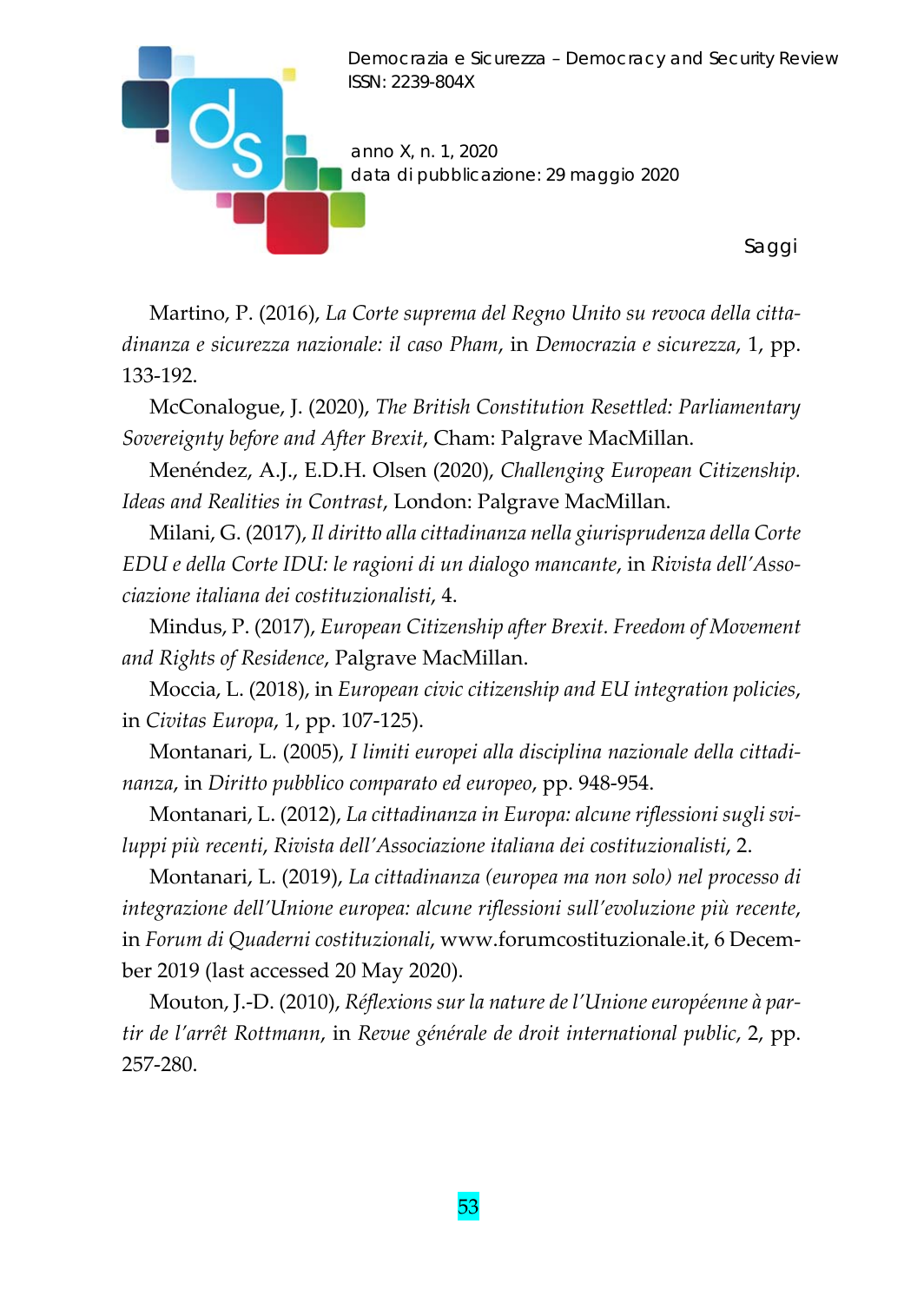

McCrea, R. (2018), *Brexit EU Citizenship Rights of UK Nationals and the Court of Justice*, in *UK Constitutional Law Blog*, www.ukconstitutional‐ law.org (last accessed 13 November 2013).

Noyce, H. (2015), *The Supreme Court on statelessness, EU citizenship and proportionality*, in *UK Human Rights Blog*, www.ukhumanrightsblog.com (last accessed 13 November 2019).

Oliva, J.G. (2017), *Free‐floating Citizenship – Could UK individuals be per‐ mitted to retain a form of EU citizenship post‐Brexit?*, in *Manchester Policy Blogs: Brexit*, www.blog.policy.manchester.ac.uk/brexit/ (last accessed 22 April 2020).

Panella, L. (2012), *Il diritto dell'individuo ad una cittadinanza*, in *Democra‐ zia e sicurezza*, 2, 2012, pp. 1‐15.

Rieder, C.M. (2013), *The Withdrawal Clause of the Lisbon Treaty in the Light of EU Citizenship (Between Disintegration and Integration)*, in *Fordham International Law Journal*, 1, 2013, pp. 147‐174.

Roeben, V., J. Snell, P. Minnerop, P. Telles & K. Bush (2017), *The Feasi‐ bility of Associate EU Citizenship for UK Citizens Post‐Brexit*, in www.jillevans.net/english/the\_feasibility\_of\_associate\_eu\_citizenship for uk citizens post brexit.pdf.

Shaw, J. (ed.) (2011), *Has the European Court of Justice Challenged Member States Sovereignty in Nationality Law?*, in *EUI Working Papers*, RSCAS 2011/62.

Shaw, J. (2018), *EU Citizenship: still a fundamental status?*, in *EUI Work‐ ing Papers*, RSCAS 2018/14.

Spiro, P.J. (2011), *A New International Law of Citizenship*, in *American Journal of International Law*, 2011, p. 105 ss.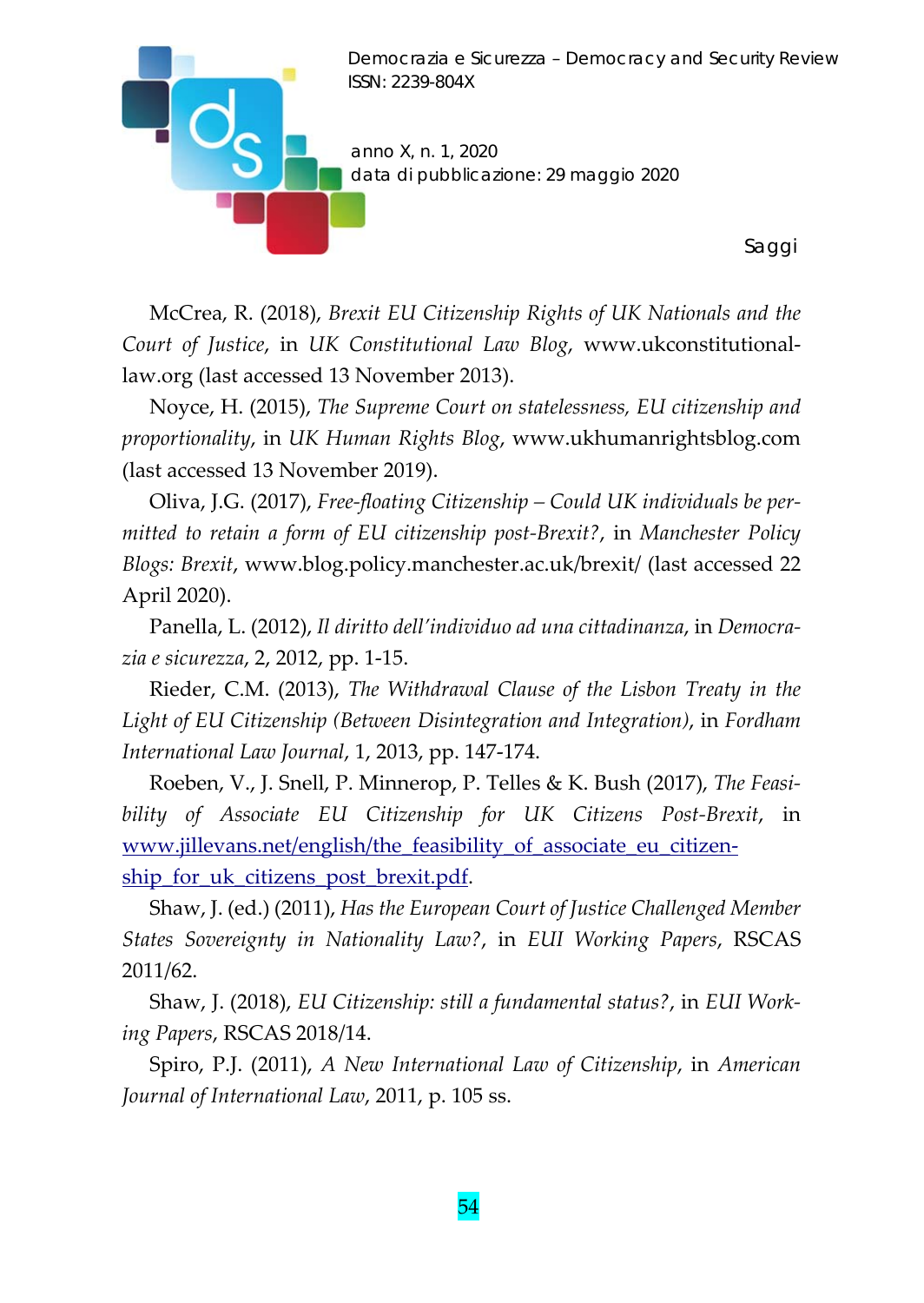

Torre, A., J.O. Frosini (eds.) (2012), *Democrazia rappresentativa e referen‐ dum nel Regno Unito*, Sant'Arcangelo di Romagna: Maggioli.

Torre, A. (2017), *Sovranità parlamentare e decisione popolare nel Regno Unito*, in A. Torre, J.O. Frosini (eds.) (2017), *Il referendum Brexit e le sue ri‐ cadute costituzionali*, pp. 173‐220.

Triggiani, E. (2017), *I residenti provenienti da Paesi terzi: cittadini senza cittadinanza?*, in *Freedom, Security & Justice: European Legal Studies*, 2, pp. 52‐72.

Van der Mei, A.P. (2018), *EU Citizenship and Loss of Member State Na‐ tionality*, in *European Papers*, 3, pp. 1319‐1331.

Van Eijken, H. (2019), *Tjebbesin Wonderland: On European Citizenship, Na‐ tionality and Fundamental Rights*, in *European Constitutional Law*, pp. 714‐730.

Van Eijken H., de Vries S.A. (2011), *A New Route into the Promised Land? Being a European Citizen after Ruiz Zambrano*, in *European Law Review*, pp. 704‐721.

Van Waas, L. (2008), *Nationality matters: Statelessness under international law* Antwerp: Intersentia.

Vlieks, C. (2019), *Tjebbes and Others v Minister van Buitenlandse Zaken: A Next Step in European Union Case Law on Nationality Matters?*, in *Tilburg Law Review*, 2, pp. 142‐146.

Weis, P. (1979), *Nationality and Stateleness in International Law*, USA: Sijthoff & Noord, 1979.

Worster, W.T. (2018), *Brexit and the International Law Prohibitions on the Loss of EU Citizenship*, in *International Organisations Law Review*, 15, pp. 341‐363.

Yong, A. (2016), *The problems associated with associate citizenship of the EU*, in *EUtopiaLaw*, www.eutopialaw.com (last accessed 29 March 2019).